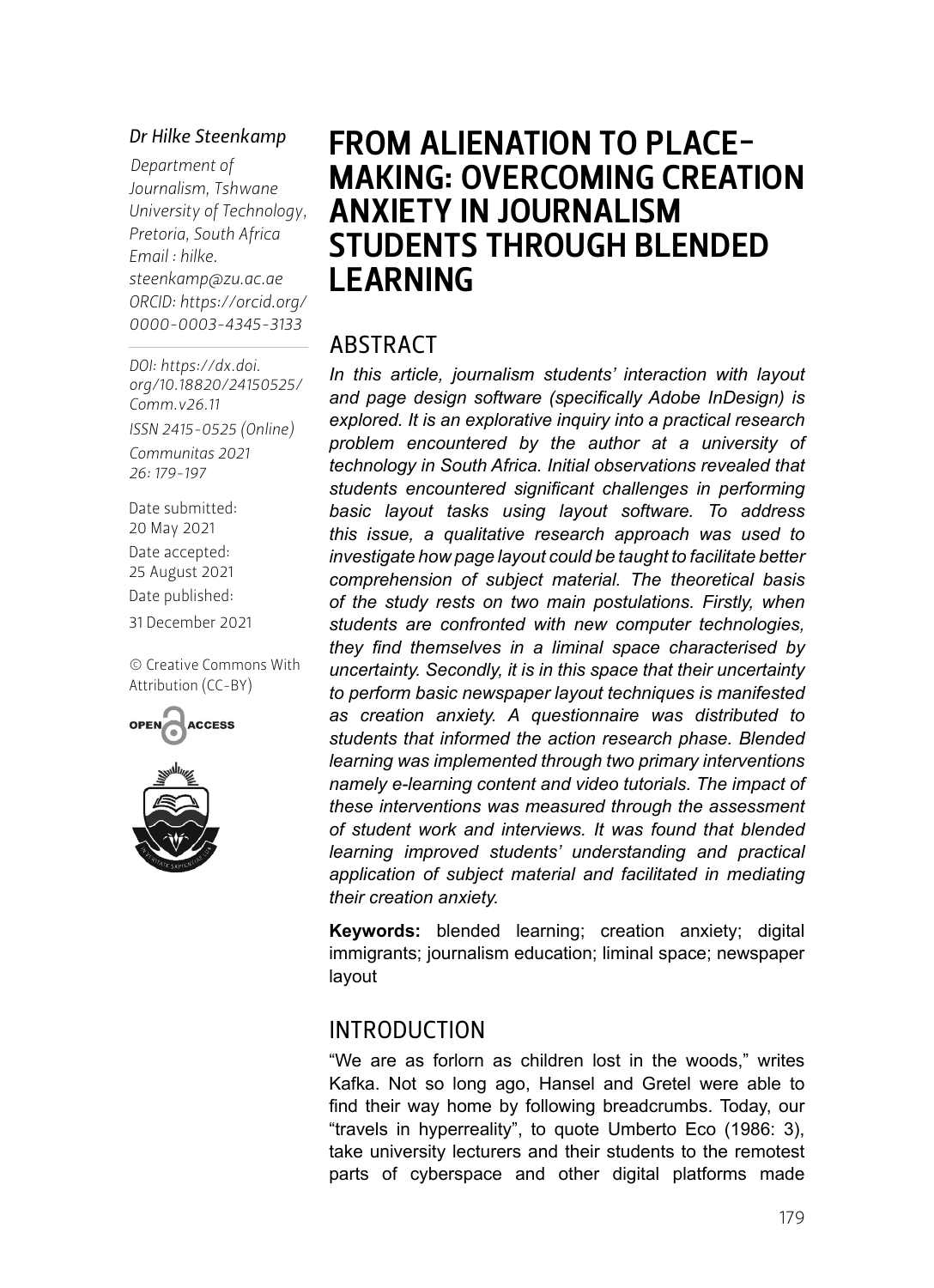accessible through cloud-based computer applications. While the implementation of new technologies and other digital tools are required to make classroom experiences interactive, the pertinent question is, What kind of digital morsels should be used to guide students back 'home' in an increasingly digitalised world?

Depending on the field of study, it is posited that lecturers working at institutions of higher learning in South Africa have three primary technological touchpoints with students. Firstly, "home base" is the university's online learning management system (LMS), such as Brightspace or Blackboard. These platforms have made it relatively easy to deliver educational courses, establish online subject repositories and interact with students synchronously and asynchronously (Raza *et al*. 2021). Secondly, in various classroom contexts lecturers are compelled to employ technology to engage students who demand to be "edutained". To grab binge-watching students' attention, different forms of digital and non-digital gamification are introduced in classrooms (Bowman 2020). Platforms such as Kahoot! and Quizlet have gained popularity, especially during the Covid-19 pandemic as learning activities had to be performed remotely. Thirdly, depending on the subject area, students have to master software, ranging from Microsoft Office and Adobe Photoshop to AutoCAD and SolidWorks. This often entails lecturers teaching software as standalone subjects or as integrated components in subjects with practical sections (Celen 2020).

In this article, the author explores how the aforementioned technological touchpoints could be used to address a specific barrier to student learning. In essence, the focus is on a practical research problem and the research takes the form of a self-reflexive, qualitative enquiry. The author observed how undergraduate journalism students at a university of technology in South Africa grappled to comprehend and execute tasks associated with desktop publishing software used in the layout of newspapers and magazines. Drawing from disciplines such as journalism studies, visual culture studies and education studies, the author aims to illustrate that tangible solutions to learning barriers could be found through the implementation of blended learning. The original contribution of the study is two-fold: it theorises the student-computer interactional space as fluid and liminal; and it introduces the phenomenon of creation anxiety in the field of journalism.

The article is structured as follows: in the first instance, background to the research problem is provided by briefly discussing the aspects of newspaper layout that students find challenging. Alongside the practical research problem, the author delineates liminal spaces and the newly theorised phenomenon of creation anxiety. As this research is focused on finding tangible solutions to a practical research problem, ways to aid student-centred classes are explored. This is achieved by detailing how the author conceptualised a new pedagogical subject framework for her subject. Here the blended learning approach, as well as the inclusion of video tutorials to augment teaching and learning activities, is discussed. The second part of the article focuses on how action research was implemented, along with the evaluation of the action plan. Lastly, verbatim statements from students are incorporated to illustrate the effectiveness of the blended learning approach to facilitate newspaper layout classes and to overcome creation anxiety.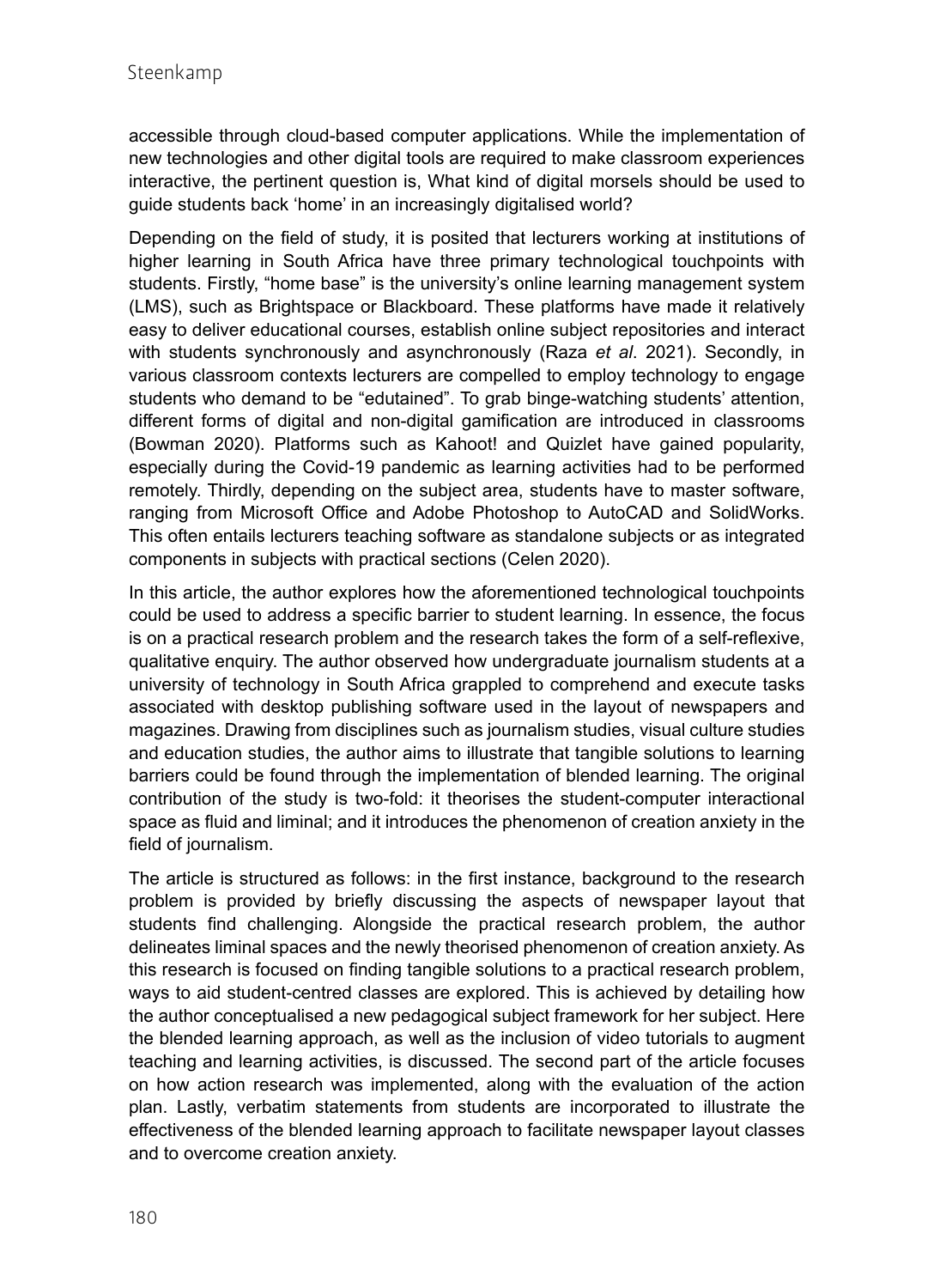## LIMINAL SPACES AND THE PHENOMENON OF CREATION ANXIETY

The study is primarily concerned with the manner in which journalism students at institutions of higher learning interact with desktop publishing applications used in the creation of newspaper and magazine layout. To contextualise the research issue broadly, the content of qualifications (such as a diploma in journalism and media studies registered with the South African Qualifications Authority (SAQA)) shows that various exit-level outcomes relate to visual and design capabilities. These include the ability to apply knowledge of print reporting practices and document design aesthetics; the ability to communicate effectively using visual skills; and the ability to edit and produce print media products by applying the knowledge of visual values and news genres (SAQA 2019a; SAQA 2019b; SAQA 2019c).

To achieve the aforementioned exit-level outcomes, subjects related to media production are offered. A cursory overview of the registered journalism qualifications at SAQA, along with prospectuses of various South African universities, reveals that media production in its various forms (print, broadcast, and digital media) is a core module that all journalism students must complete (Cape Peninsula University of Technology 2021; Durban University of Technology 2021; Tshwane University of Technology 2021). The practical components of media production subjects generally entail gaining proficiency in media production software such as InDesign, Photoshop, Dreamweaver and Premiere Pro that are part of the Adobe Creative Suite. In some instances, print media production specifically entails mastering newspaper and/or magazine layout. These practical media production components increasingly demand high visual literacy rates in students (Avgerinou & Pettersson 2020).

Broadly defined, visual literacy is understood to be a set of abilities that enables one to effectively evaluate, use, interpret and create various forms of visual media and images (ACRL 2011; Kędra 2018). When limited visual literacy is present in individuals, they are unable to successfully complete tasks that demand their comprehension of visual media along with other activities in which aesthetic evaluation is required (Matusiak *et al*. 2019). In the context of journalism students performing hands-on newspaper layout tasks in a computer laboratory, limited exposure to computer software along with limited visual literacy result in a barrier to learning. Students find it difficult to comprehend design concepts and perform practical layout tasks (Bleed 2005).

When the author lectured newspaper layout and design to novice second-year journalism students, it was observed that a large section of the class was unable to perform basic layout tasks in InDesign and basic navigation to file locations on the computer laboratory's server was a cumbersome undertaking. Newspaper layout and design require students to be computer and visually literate and when either of these literacies is not present, students experience barriers to learning (Kaeophanuek *et al.* 2018).

Instead of investigating students' hesitance to use computers and their limited visual literacy skills purely through the lens of educational technology, the author opted to employ constructs used in visual culture studies. Van Gennep (in Czarniawska & Mazza 2003: 269) first used the term "liminal" in 1909 to denote rituals of transition.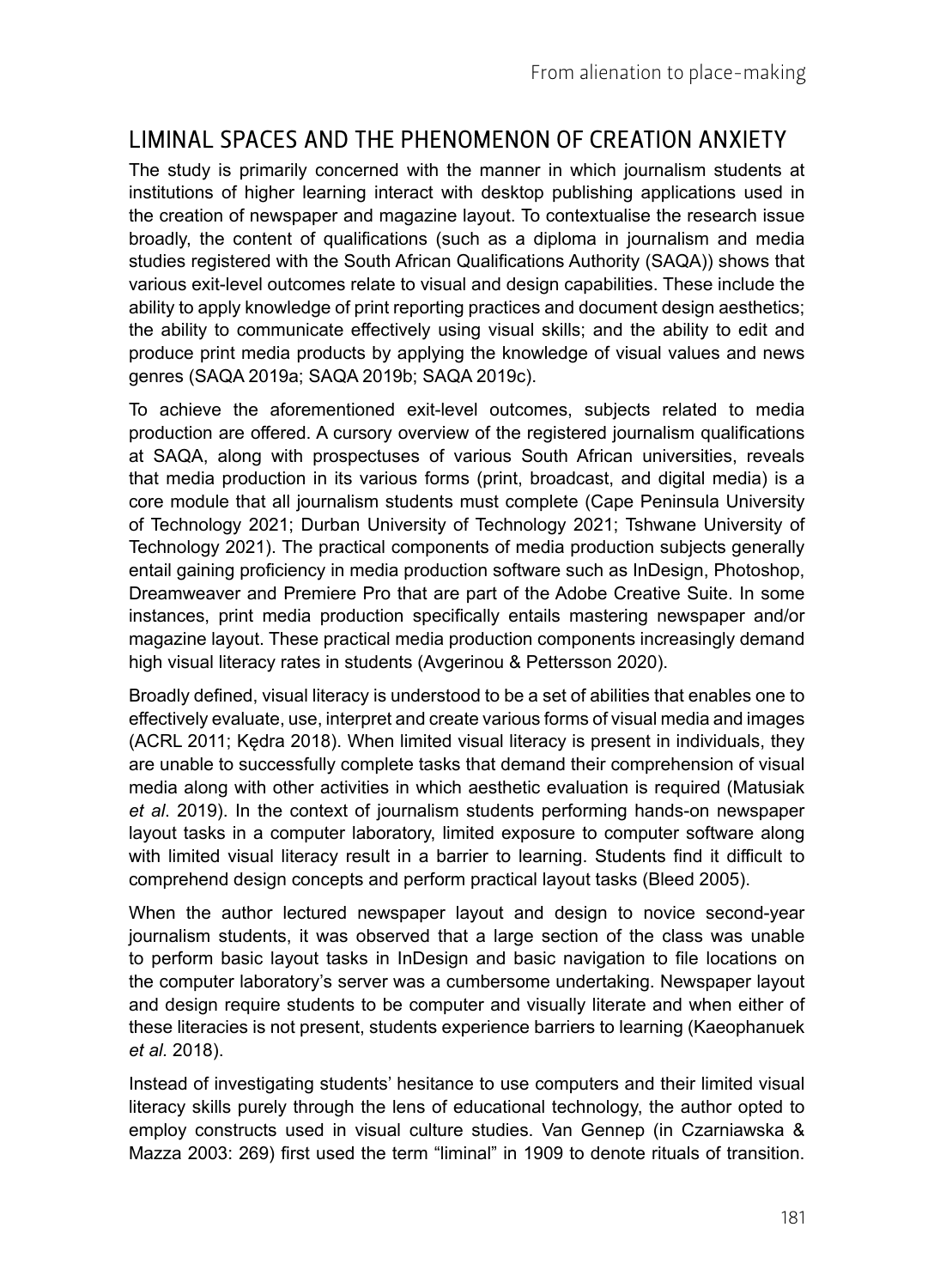The concept of liminality was further investigated by Turner (1984) to describe liminal rites that are performed in front of spectators to mark the passage from social invisibility to social visibility. Liminal or transitional spaces are characterised by the blurring and merging of boundaries, temporary feelings of pain or frustration, and unstableness (Cousin 2006; Czarniawska & Mazza 2003).

Van Gennep's delineation of the three stages inherent to rites of passage are "separation (divestiture), transition (liminality) and incorporation (investiture)" (Czarniawska & Mazza 2003: 270). The first stage involves separation during which the social agent is separated from his/her previous social world. During the second stage, the social agent undergoes transition and experiences a liminal condition. The third and final stage involves incorporation that enables the social agent to enter a new social group and/or a new life.

The author proposes that liminality, liminal space, and rites of passage can be evoked in this particular educational context where students with limited visual literacy skills exhibit hesitancy in adopting technologies. As such, these constructs are used to describe the developmental process in a classroom where students with limited exposure to advanced computer software have to engage in certain tasks to meet learning outcomes inherent to computer-based subject matter such as newspaper layout.

Drawing on Ellapen (2007: 116), the space between computers and students aiming to perform a layout task is theorised as a "threshold space of liminality and in-betweeness". This threshold space positions the student between adaptation (represented by the computer software) and pre-adaptation (the student's lack of exposure to technology). Although the space is described through the use of binary oppositions and with reference to a certain divide, so-called liminal spaces, or the "third space of hybridity", are "conceptualised as key sites of intervention" (Mitchell 1997: 255). Van Gennep and Turner (in Czarniawska & Mazza 2003: 272) argue along similar lines and state that liminal spaces offer "a sense of freedom [and] a possibility of creation".

It is argued that students enter a liminal space when they sit in front of a computer to learn practical skills pertaining to newspaper layout and design. The space is regarded as a developmental site as it offers students the opportunity to acquire new skills. This liminal space is entered and exited by means of the three stages inherent to rites of passages, as depicted in Table 1 (adapted from Czarniawska & Mazza, 2003: 270).

#### **TABLE 1**: STAGES OF RITES OF PASSAGE

| <b>Stage 1: Separation</b>  | <b>Stage 2: Transition</b> | <b>Stage 3: Incorporation</b> |
|-----------------------------|----------------------------|-------------------------------|
| Subject is separated from   | Subject experiences a      | Subject enters a new group    |
| their previous social world | liminal condition          | and/or a new life             |

The three distinct stages and their application to the research context is theorised as follows: stage 1 is termed "separation". The student, a digital immigrant in this particular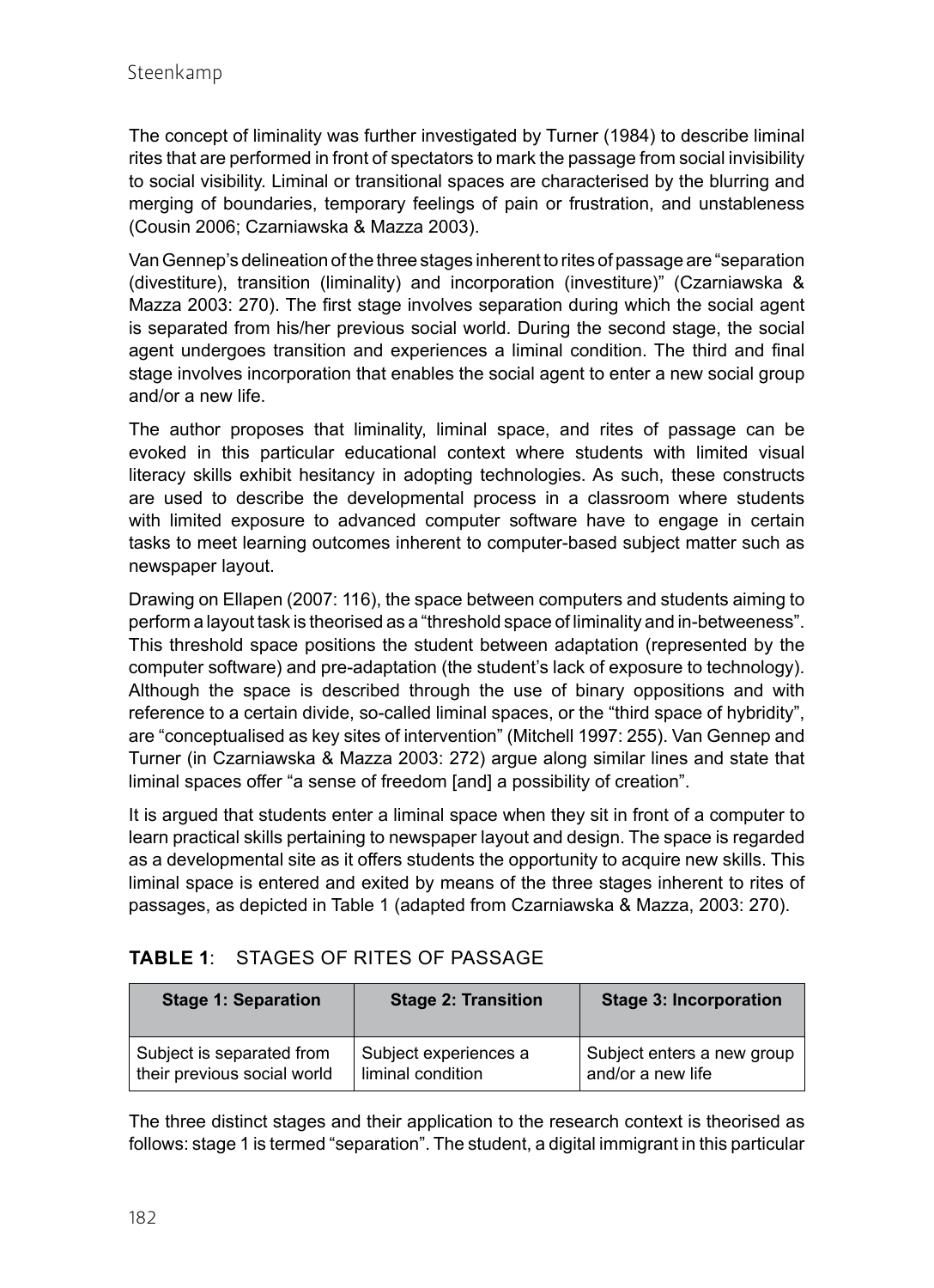research context, is separated from "familiar" software (Microsoft Office programmes such as Word/Excel) and they have a vague understanding of new software such as Adobe InDesign and Photoshop.

Stage 2 is "transition". The student experiences a liminal condition and creation anxiety is manifested. Due to the unfamiliar space and design constructs they encounter while working in InDesign and Photoshop, an "uncomfortable emotional repositioning" takes place (Cousin 2006: 4). The student is on a learning journey and might feel unsafe, uncertain or simply out of place. In order to feel or experience "safety", students perform "mimicry" (Cousin 2006: 5). This means students would mimic the actions of their lecturer as they perform and explain layout tasks. Copycat behaviour is exhibited and the work produced by students is not particularly creative as they simply imitate supplied examples and dummy layout packages.

Stage 3 is called "incorporation". The student enters a new skills grouping, namely the realm of digital natives. This stage is reached when the student has fully grasped new layout techniques. During this stage, the student's initial mimicry becomes mastery. The student's behaviour exhibits traits such as independence, confidence, and originality. While in stage 2 the student produced work with limited creative elements, layout produced in stage 3 is regarded as more imaginative. The time it takes to transition from stage 2 to stage 3 differs from student to student and the exact timeframe was not measured in this research. Thus, the rite of passage is completed, as it entailed moving from a state of minimal technological adaptation to becoming more confident because of newly acquired technological and visual literacy skills.

In addition to the identified state of liminality, the author proposes that students who encounter Adobe Creative Suite software such as InDesign and Photoshop for the first time, experience creation anxiety. The concept of creation anxiety has not been extensively theorised or described in literature. It has only been investigated by Rovira (2008: 16) with reference to the English Romantic period myth "of a creature" that turns "against its creator" as manifested in William Blake's and Søren Kierkegaard's writings. Similarly, Truffin (2014) refers to creation anxiety in Gothic metafiction where protagonists fear their creations and/or miscreations. In Truffin's research, reference is made to writer's block and writers who are trapped within the writing process. Writers not only fear that they will cease to exist upon finishing their literary works, but they also fear that their creations will haunt them (Truffin 2014).

Apart from the aforementioned academic texts, no formal definition of creation anxiety exists within the journalism context. The author proposes that creation anxiety can be re-theorised as *angst* associated with the process of creating a visual artefact. Similar to the original myth of a creation that turns against its creator, it is proposed that students experience a certain type of fear that impedes them from crossing the threshold of liminality to become competent creators of visual products. For example, they might fear that their visual product (the newspaper layout) could be interpreted as chaotic, aesthetically unpleasing, or simply against good design principles. In addition, the blank, white page and the myriad of buttons and design tools positioned along the margins of the InDesign workspace might be overwhelming for first-time users. They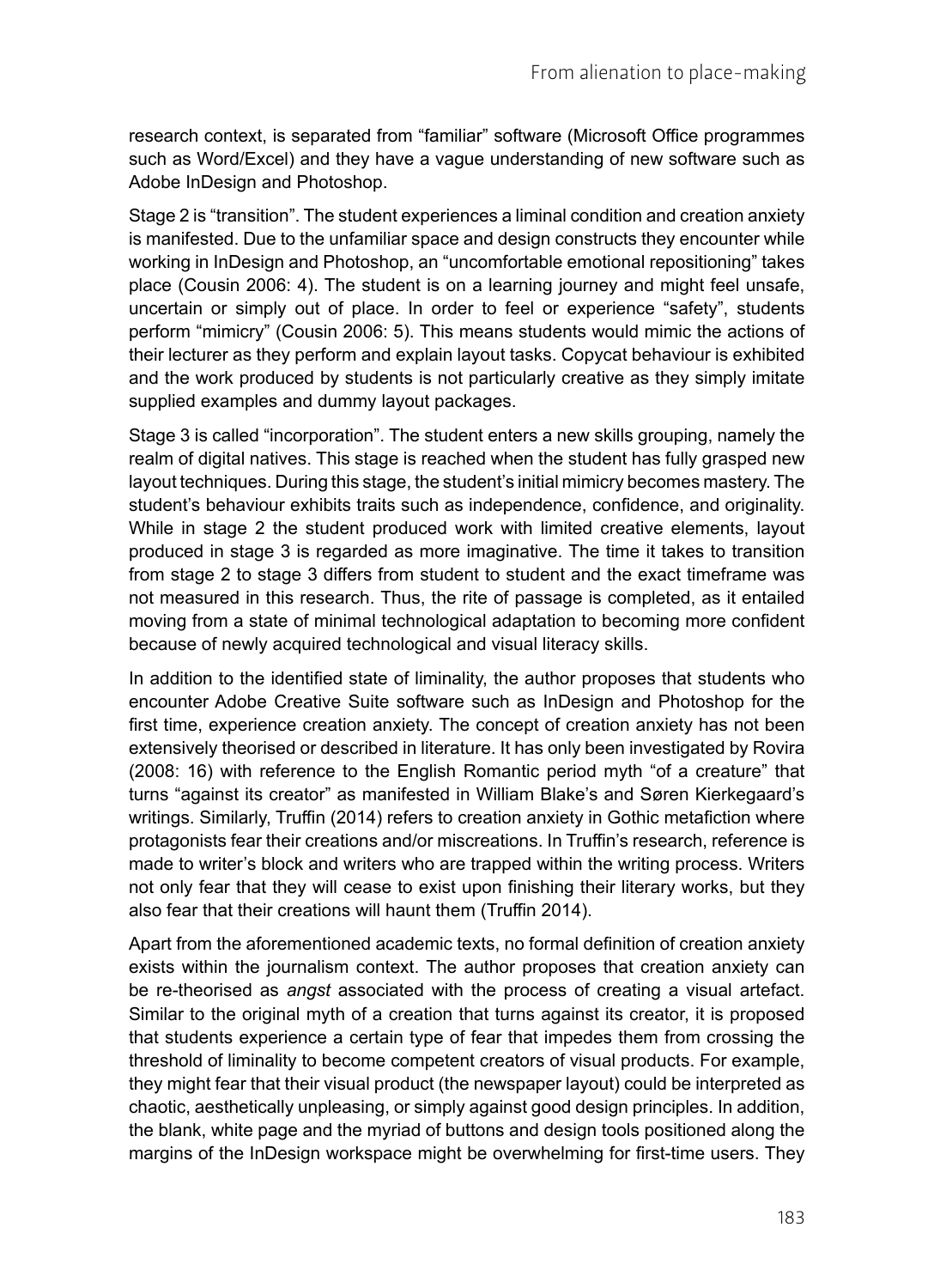fear that their creation could be "wrong" and they will be awarded poor marks for their visual layout packages.

Whereas writer's block is associated with the "inability" to produce literary works, it is suggested that creation anxiety occurs in the domain of design and visual production (Rose 2009: 13). It is a temporary condition that occurs when, for example, inexperienced students are confronted with new design software or design techniques. As creation anxiety is regarded as a temporary condition, it is apt to attribute it to the liminal space in which inexperienced students find themselves when performing layout and design tasks. While in the liminal space, students "oscillate between old and emergent understandings" of computer software and design (Cousin 2006: 4). Students further give "child-like responses to their transitional status" (Cousin 2006: 4). Statements such as "I am feeling lost", "I cannot do layout", or "I do not understand design" are common when students have to perform basic layout tasks. The author also observed that students, who are at first unable to cross the threshold, would stare at their computer screens without attempting to actively engage in the layout and design process.

Cousin (2006: 5) argues the liminal state is a learning journey and students construct safety nets by practicing mimicry – they mimic what their lecturer is doing. Although mimicry is a point of departure, deep learning cannot be achieved. It is here that technological pedagogical content knowledge could assist lecturers to help students cross the threshold, overcome creation anxiety, and achieve mastery of learning outcomes.

## SELF-REFLECTION AND THE CONCEPTUALISATION OF A NEW PEDAGOGICAL SUBJECT FRAMEWORK

From a practical perspective, one needs to find a realistic way to teach students who lack visual and computer literacy skills to be competent creators of visual media. The author opted to perform explorative research to investigate the issue. Firstly, the author reflected on her own pedagogical approaches to teaching newspaper layout to conceptualise a new subject framework that would not only include learning material to enhance students' visual literacy and design skills, but also to aid in the facilitation of interactive student-centred classes.

Hattwig *et al*. (2012: 64) state, "Students' visual competencies are not always aligned with [lecturer] expectations or academic demands". This is also the case with basic newspaper layout and design students. The author observed during practical classes that the majority of students could not digitally modify photographs appropriately. For example, when photographs were given to students to crop and resize proportionally, students would distort the photographs, and when asked why the photograph was rendered unusable, students were unable to pinpoint their mistakes. Moreover, they did not have the ability to evaluate their visual products critically. Students' inability to use software competently to manipulate and modify images could be ascribed to low levels of computer literacy (Bates 2019; Brumberger 2011).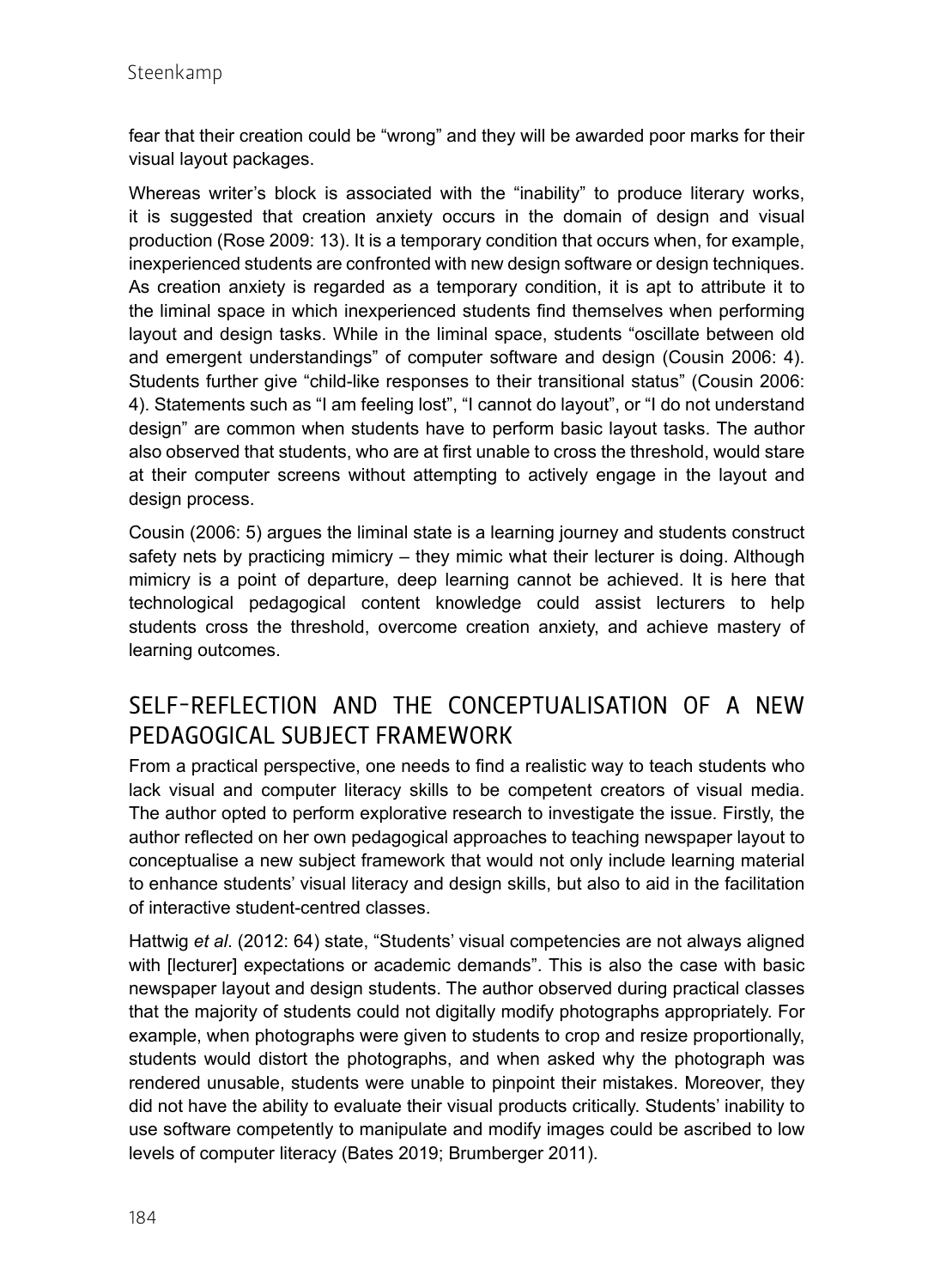To address these issues, a new pedagogical framework was established to "promote sustained improvement in student achievement" (Department of Education, Training and Employment 2012: 1). The four core principles encapsulated in the framework were derived from the Queensland Education Framework and include student-centred learning, the alignment of the curriculum to assessment opportunities, innovative instruction methods, and the establishment of "connected and inclusive learning environments" (Department of Education, Training and Employment 2012: 2).

According to Otrel-Cass *et al.* (2012: 370), the process of fusing one's teaching practices with knowledge regarding the benefits and advances of technology is called "technological pedagogical content knowledge". During this process, educators reflect on the information and communication technology (ICT) available to them and on how they could incorporate or infuse ICT in their teaching practice to create studentcentred learning environments.

During the establishment of a new pedagogical framework, the blended learning approach was researched. This teaching approach, according to Dzakiria *et al.* (2006), advocates for the infusion of traditional teaching with technology and media tools. Since the newly formulated technological pedagogical content knowledge framework for newspaper layout and design aimed to incorporate technology to create an interactive learning environment, the blended learning approach offered the ideal structure on which the framework could be based.

### Brief overview of the blended learning approach

Blended learning is a teaching strategy that "combines the use of multiple delivery media that are designed to […] promote learning" (Dzakiria *et al.* 2006: 11). Garrison and Kanuka (2004: 96) elaborate on this definition by stating that blended learning is the "integration of classroom face-to-face learning experiences with online learning experiences". Blended learning fuses synchronous learning activities, such as faceto-face classroom instruction and asynchronous learning activities, such as online educational content, to create enhanced classrooms where students are able to interact more fluidly with learning content (Garrison & Kanuka 2004; Levin 2012; Parry 2012).

Authors such as Baker (2000) along with Lage *et al*. (2000, in Strayer 2007: 2) refer to this teaching approach as the "classroom flip" or the "inverted classroom". In essence, it entails removing lecture material from the classroom and placing it on digital platforms where learning content is delivered (Alonso *et al*. 2005: 232). Another important characteristic of the blended learning approach is engagement and conversation with students. In this approach, conversation is extended through "threaded discussion" (Strayer 2007: 2). For instance, lecturers could create blogs and wikis on Blackboard, a learning management platform, where learning modules could be discussed or they could post video tutorials on YouTube where students could leave comments (Alonso *et al*. 2005; Hughes 2007; Koller 2011). When discussion boards are created, these enable students to pose and answer pertinent questions as well as discuss problem areas.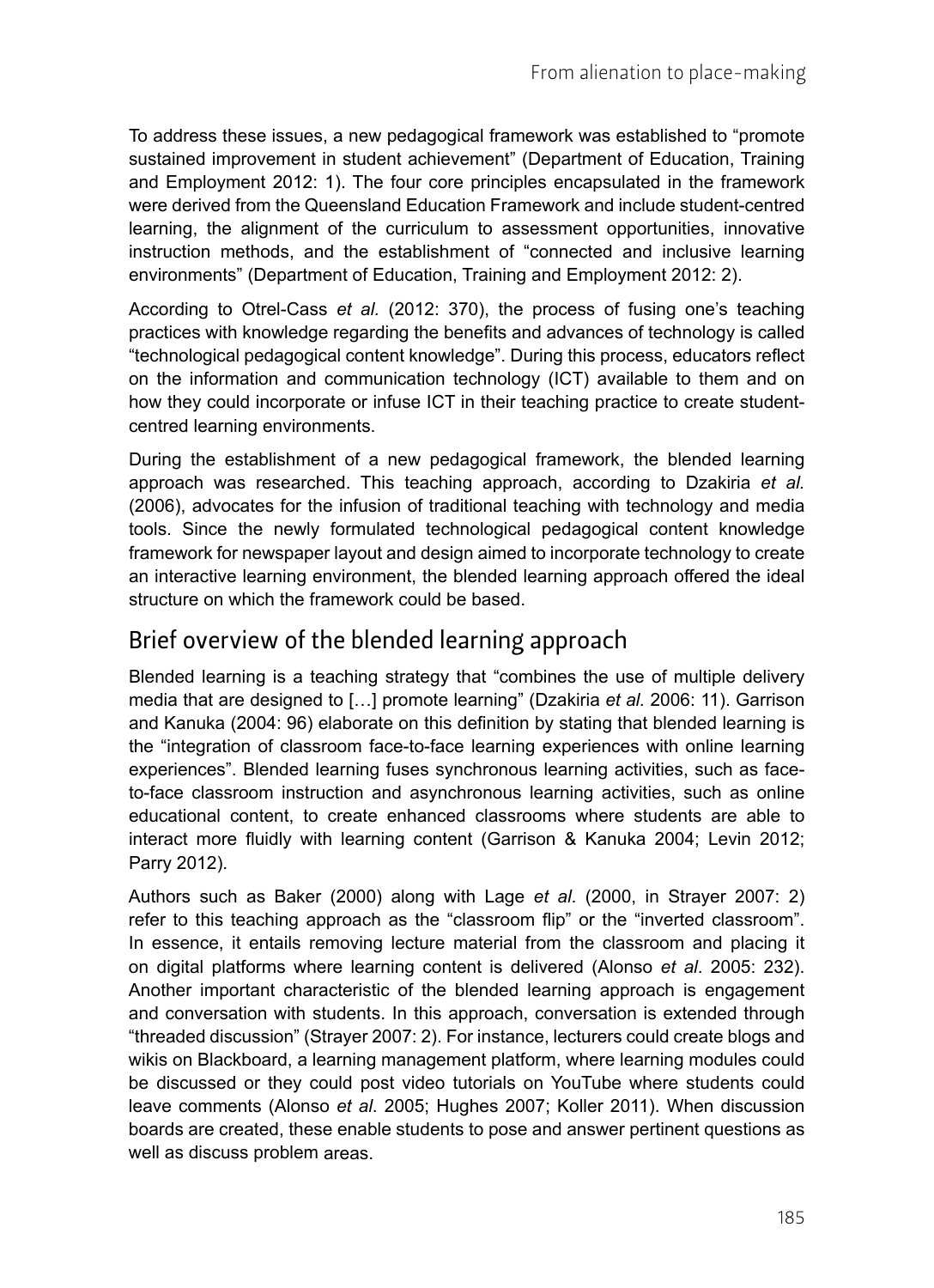Interactive learning content is also at the heart of the blended learning approach (Alonso *et al*. 2005; Garrison & Kanuka 2004; Holley & Oliver 2010). It is proposed that the establishment of a learning community is an effective method to open communication channels and foster dialogue between lecturers and students (Garrison & Kanuka 2004). One method to create a learning community is to create an online subject page or an online learning environment via a content management platform. Liu *et al*. (2003) emphasise that meaningful learning environments with enhanced e-classrooms, online content, and methods of online interaction should be created to support learning outcomes. Moreover, not only do meaningful, interactive learning environments foster dialogue between lecturers and students, engagement also leads to better understanding of subject matter (Alonso *et al*. 2005).

Another engagement tool at lecturers' disposal is audio-visual material. Prensky (2012: 2) argues, "Short video has already replaced text as the preferred method for learning". It is clear that videos have become an integral part of courses facilitated according to the blended learning approach.

### Video tutorials: Watch and learn

The use of video material in classrooms is not a novel concept and educators have used videos as "representational and communicative resources[s]" for long (Otrel-Cass *et al.* 2012: 370). The inclusion of television and video content in educational settings occurred since the 1960s (Bates 2019). Otrel-Cass *et al.* (2012: 371), however, point out that in previously recorded studies, students only passively watched the videos shown in class without any form of engagement. Yet the introduction of interactive video or digital video technology, which is available on electronic platforms and/or websites, has changed the manner in which lecturers and students interact (Bates 2019). Likewise, Guimarães *et al.* (2000) state that the products of digital technology, such as videos, are "new learning artefacts" that provide novel opportunities for lecturers to augment teaching and learning.

Rosaen *et al.* (2008 in Otrel-Cass *et al.* 2012: 371) suggest, "Videos provide unique opportunities to capture, process, research, and present information and can even promote critical teacher-student reflection of their classroom experiences". The process of watching a video tutorial could help students reflect on the importance of the content presented in the video; moreover, educators are afforded the opportunity to present learning content in an interactive way (Prensky 2001a).

Additionally, Guimarães *et al.* (2000: para. 27) state that videos enhance students' "natural experiential cognitive attitudes[s]" that enable them to "stop, think, and correlate different types of information". This is in line with other studies that indicate that videos assist students in drawing parallels to information (Alonso *et al*. 2005; Bates 2019).

#### See you in my e-class: Learning management systems

Although videos and online learning content can aid students, there has to be a platform on which students can access video tutorials and digitalised learning content.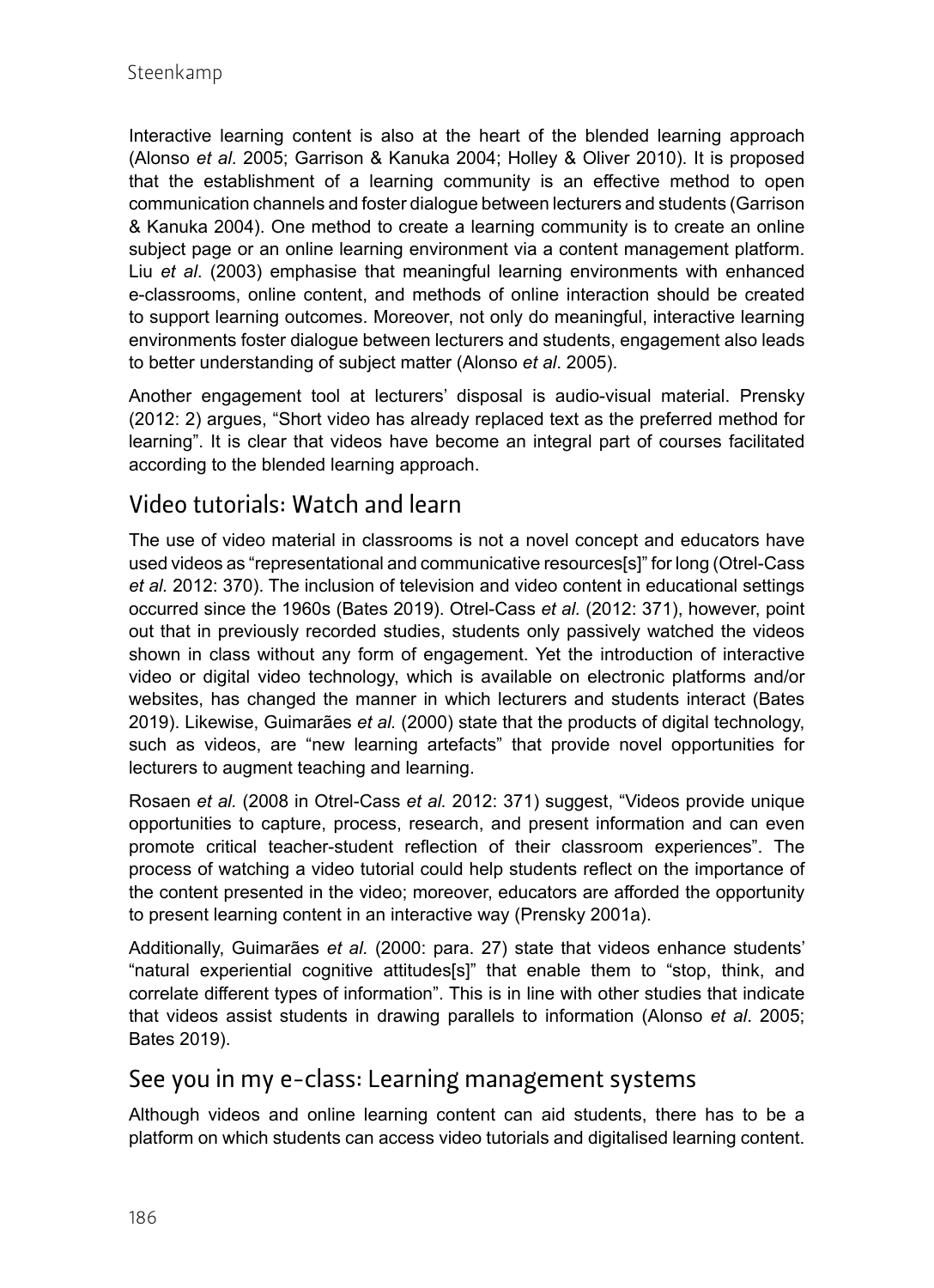Part of the blended learning approach is facilitating classes electronically. Blackboard is an online learning management system that serves this purpose. Sanserm (2010: 28) defines a learning management system as "a system that is used to create, store, assemble, and deliver personalised e-learning content in the form of learning objects".

Blackboard provides lecturers with the opportunity to structure their e-classrooms in such a manner that optimal, interactive learning environments are created. One model that can be used to construct an effective online learning environment (e-classroom) in which students can navigate and create digital learning paths is the "hyperscapes model" (Guimarães *et al.* 2000). The hyperscapes model allows lecturers and course designers to structure online content in such a manner that it facilitates interactivity and provides students with cognitive mapping support (Alonso *et al*. 2005; Sanserm 2010).

### METHODOLOGY

Qualitative action research was conducted as it focused on a single educational problem. The action research process encapsulated the identification of the problem area, the collection of data to support the identified problem, the implementation of an action plan to address the problem, and the evaluation of the action plan's effects. It is important to note that the data collection and evaluation of the action plan took place prior to the Covid-19 pandemic.

Action research is usually conducted within an educational context and one of its main aims is to uncover how an educator's teaching practices can impact students (Ferrance 2000; Hattie, 2012). It is a reflective process and a collaborative activity that provides a method for an educator to analyse his/her "educational practice" with the intent to change and improve his/her teaching practice (Ferrance 2000: 1). Based on initial classroom observations, it was presumed that newspaper layout and design students found the layout and design software InDesign difficult to master as they struggled to perform basic page layout tasks. It was also presumed that the method of instruction might not be adequate for the optimal understanding of InDesign and basic layout techniques. Based on these presumptions, the following research question was formulated: How can InDesign and page layout be taught to students in order to facilitate better comprehension and retention of subject material?

While the research followed the general action research process, questionnaires, two layout assessments, and interviews were used to collect data. The data collection entailed approaching 79 second-year journalism students who were enrolled for newspaper layout and design classes. A questionnaire with closed and open-ended questions was distributed to obtain data regarding the students' demographics, their opinions about the software, aspects of InDesign that they had difficulty with, and aspects of the software they enjoyed. In total, 54 students completed the questionnaire.

To investigate design competency further, the same 54 participants completed a practical layout exercise after attending a class that was facilitated using the existing method of instruction. This mode entailed students watching the lecturer perform newspaper layout techniques. The students followed the class by watching the lecture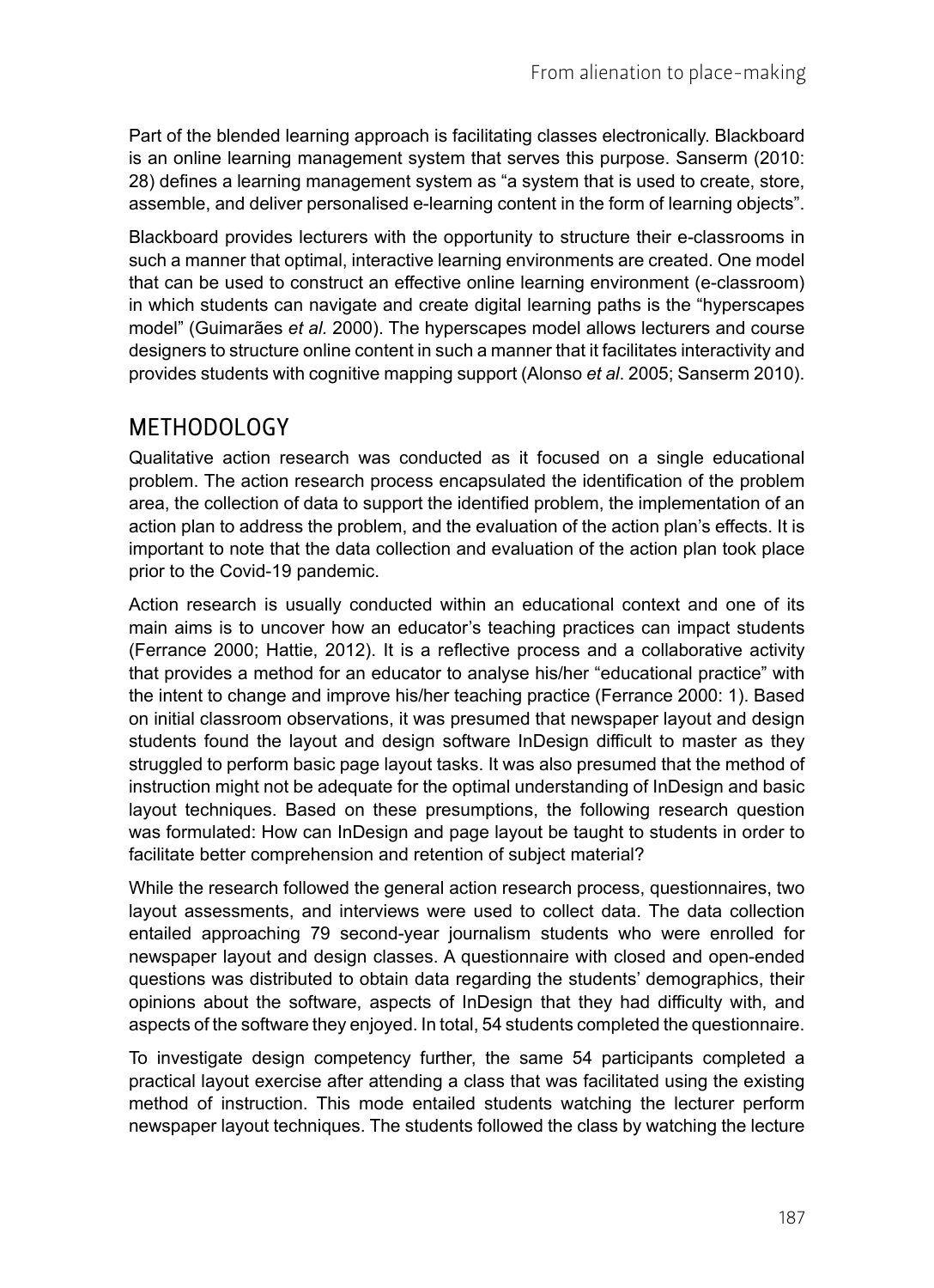on a data projector screen and following step-by-step instructions printed in hard copy format. This exercise was assessed according to a rubric.

Based on the preliminary data from the questionnaire and layout exercise, the author opted to implement the blended learning approach as an intervention tool. It involved the following work schedule: firstly, all learning material was digitised: that is, all notes, PowerPoint slides, and hard copy hand-outs were digitalised into soft copy documents. Secondly, as the participants consisted of digital natives and digital immigrants, combining videos of learning content with class notes would cater for both segments of the group. Prensky (2001b: 2) argues that digital natives prefer "receiving information fast", multi-tasking, and accessing information through "random access [...] hypertext". Digital immigrants, on the other hand, prefer learning by performing individual tasks "step-by-step [and] one thing at a time" (Prensky 2001b: 2). Blended learning provided a good balance as it incorporates face-to-face classroom instruction with hard copy notes, as well as e-learning through video tutorials.

As part of the action plan's second phase, the digitised learning material was presented through video recordings. Short video tutorials of learning units, such as design basics, InDesign tools and workspaces, methods to modify photographs, and the page layout of news packages, were produced. Camtasia, which is video recording software, was used to produce the videos. Additional video graphics, such as text explaining InDesign shortcut keys along with instructional objects such as "appearing" arrows and circles, were incorporated in the videos to supplement the author's voiceover narrative.

The third phase entailed creating an e-classroom based on the hyperscapes model. An e-content site was built that students could visit to access information through hyperlinks and various content folders, without following a specific linear or sequential order. This is in line with the blended learning notion, which recommends that information should be co-constructed by lecturers and students (Bates 2019; Kukulska-Hulme & Traxler 2005; Liu *et al*. 2003; Park 2011). After the e-classroom was created on Blackboard, the video tutorials were uploaded and the participants in the research could remotely access the video content. Then, the participants were sent links to the videos and were instructed to watch the videos on Blackboard prior to the next practical layout class.

Subsequent to the implementation of the blended learning approach, the effects of the intervention were assessed to determine if an improvement in the participants' comprehension and competency of InDesign and basic layout techniques had occurred. The assessment took the form of another practical exercise. The two video tutorials that were uploaded to Blackboard were re-watched by the 54 participants. After watching the videos, the students were given the same instructions as in the first practical exercise to complete the layout of one news package (headline, text, photograph, and caption). However, a different newspaper story and photograph were used in the second exercise. The author then assessed the practical layout work of the participants with the same rubric used in the first practical exercise.

Finally, the 54 participants who answered the questionnaire were approached to participate in interviews after the blended learning approach was implemented. In total,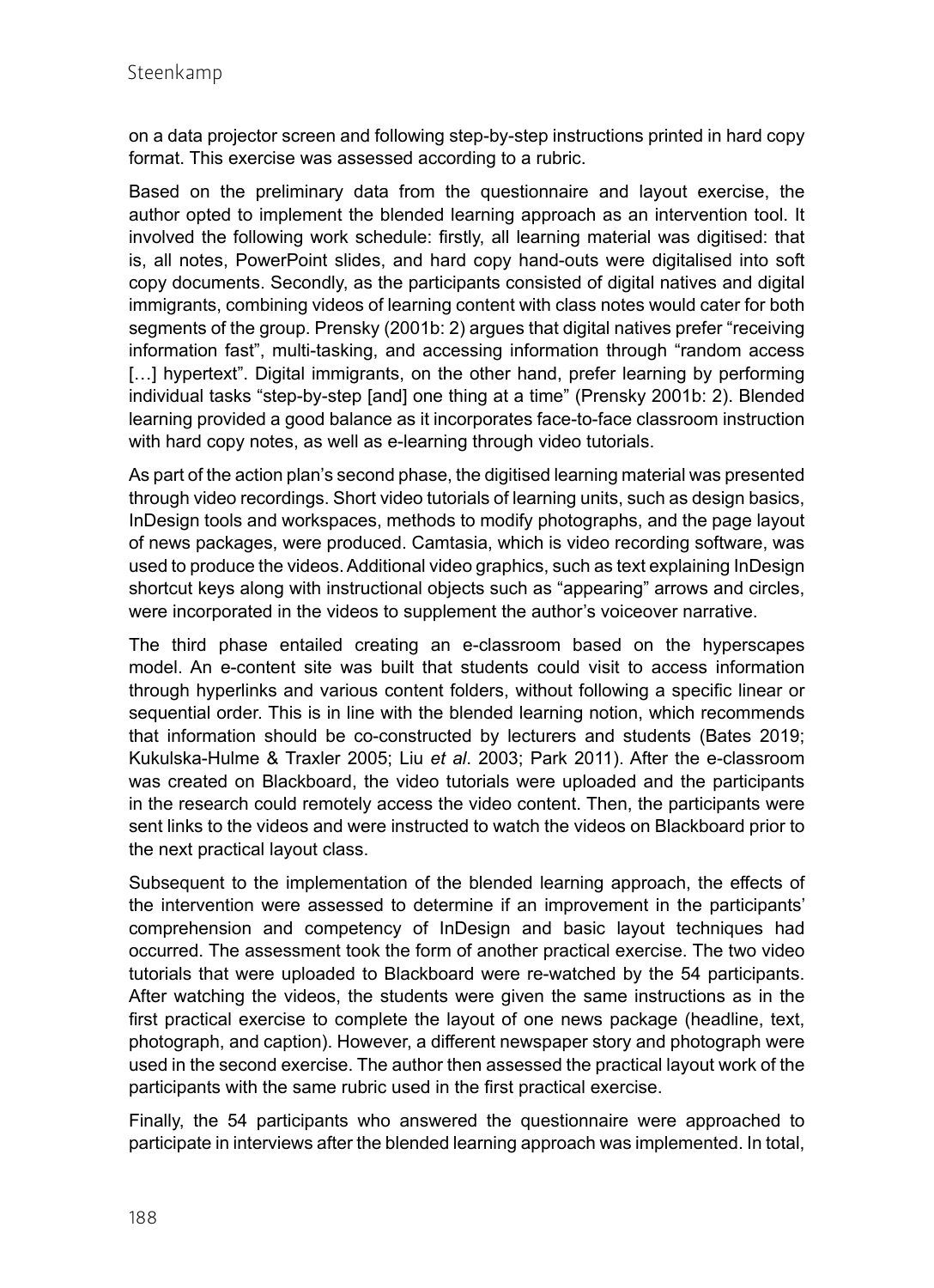18 interviews took place. The interview schedule focused on how the space between students and a technological interface could be interpreted and students' affective responses to working in InDesign. Questions centred on how students felt when they first interacted with InDesign, how they felt after watching the video tutorials, and whether the video tutorials had an impact on how they perceived newspaper layout and design. The interviews were transcribed and the responses were coded through thematic analysis.

### FINDINGS AND DISCUSSION

#### Questionnaire and practical exercise

Data from the questionnaire showed that the 54 participants were a heterogeneous mixture of digital natives and digital immigrants. The terms digital native and digital immigrant were coined by Prensky in 2001. The former refers to individuals who are "native speakers of the digital language of computers, video games and the Internet" and the latter refers to individuals who have not fully mastered the use of computers, the Internet, and computer software packages (Prensky 2001b: 1).

The following also supports this stratification between digital natives and digital immigrants: the average age of the respondents was 21. In total, 35% came from rural areas in South Africa; 38% did not have access to computers at the high schools they attended; 25% did not have personal laptops or computer facilities at home; and 73% did not have access to the Internet at home.

The following areas of concern pertaining to InDesign newspaper layout were identified in the questionnaire: 48% stated that locating and working on master pages were difficult; 52% stated that they had difficulty with creating ruler guides and measurements; 56% did not know how to balance text; 22% found following textual instructions problematic; 59% stated that they had trouble positioning the elements of a news package (headline, text, photograph, and caption) on a page; and 54% indicated that they were not able to crop and resize photographs proportionally.

The comparative data in Table 2 reflect a similar situation. The low percentage of students who were able to meet the criteria in the first practical exercise echoes the questionnaire responses. Areas flagged as problematic in the questionnaire responses correlate with the criteria where students performed poorly.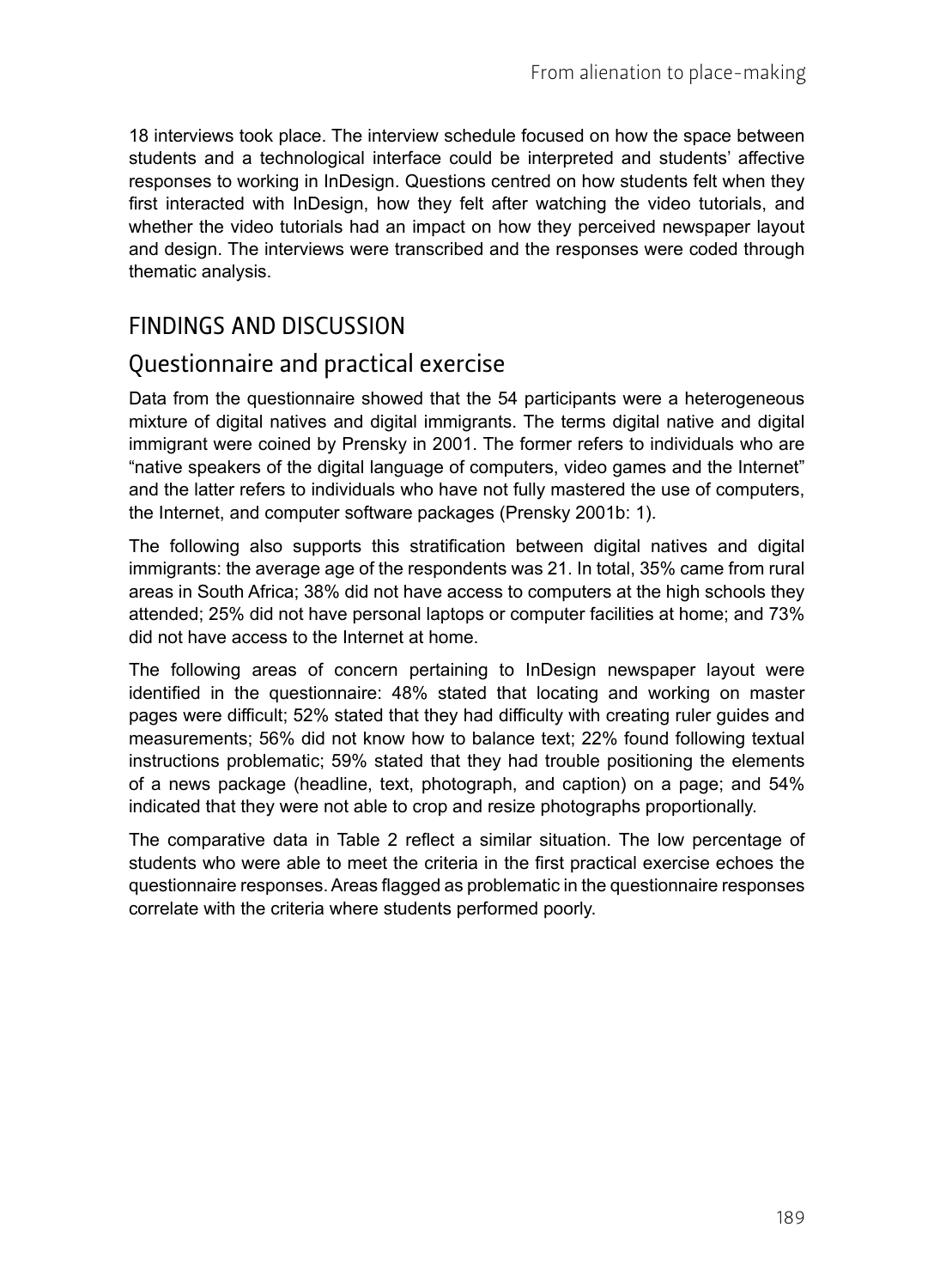#### **TABLE 2**: COMPARATIVE ANALYSIS OF TWO PRACTICAL PAGE LAYOUT EXERCISES

| <b>Criteria</b>                                                         | <b>Exercise one</b><br><b>Percentage of students</b><br>who met the criteria<br>$(N=54)$ | <b>Exercise two</b><br><b>Percentage of students</b><br>who met the criteria<br>$(N=54)$ |
|-------------------------------------------------------------------------|------------------------------------------------------------------------------------------|------------------------------------------------------------------------------------------|
| Placement of text according<br>to instructions                          | 37                                                                                       | 87                                                                                       |
| Placement of headline<br>according to instructions                      | 70                                                                                       | 85                                                                                       |
| Placement of caption<br>according to instructions                       | 43                                                                                       | 83                                                                                       |
| Use of paragraph styles<br>according to instructions                    | 22                                                                                       | 59                                                                                       |
| Placement of photograph<br>according to instructions                    | 74                                                                                       | 85                                                                                       |
| Cropping of photograph<br>according to instructions                     | 35                                                                                       | 50                                                                                       |
| Resizing of photograph<br>according to instructions                     | 17                                                                                       | 72                                                                                       |
| Adherence to spacing<br>requirements (ruler guides<br>and measurements) | 0.5                                                                                      | 44                                                                                       |
| <b>Balancing text</b>                                                   | 0.7                                                                                      | 24                                                                                       |

The situation is, however, radically different when the percentage of students who met the criteria in the second exercise is studied. The assessment of the two practical exercises shows a clear improvement in the participants' practical application skills pertaining to basic layout techniques. Based on the data, it can be deduced that video tutorials facilitated through the blended learning approach resulted in a measurable improvement in the participants' ability to follow instructions and their ability to create and complete the layout of one news package.

Drawing on the comparative analysis of the practical exercises and data from the questionnaire, it is suggested that the implementation of the blended learning approach and the introduction of video tutorials improved the "multidimensional visual-spatial skills" of the participants (Prensky 2001a: 4).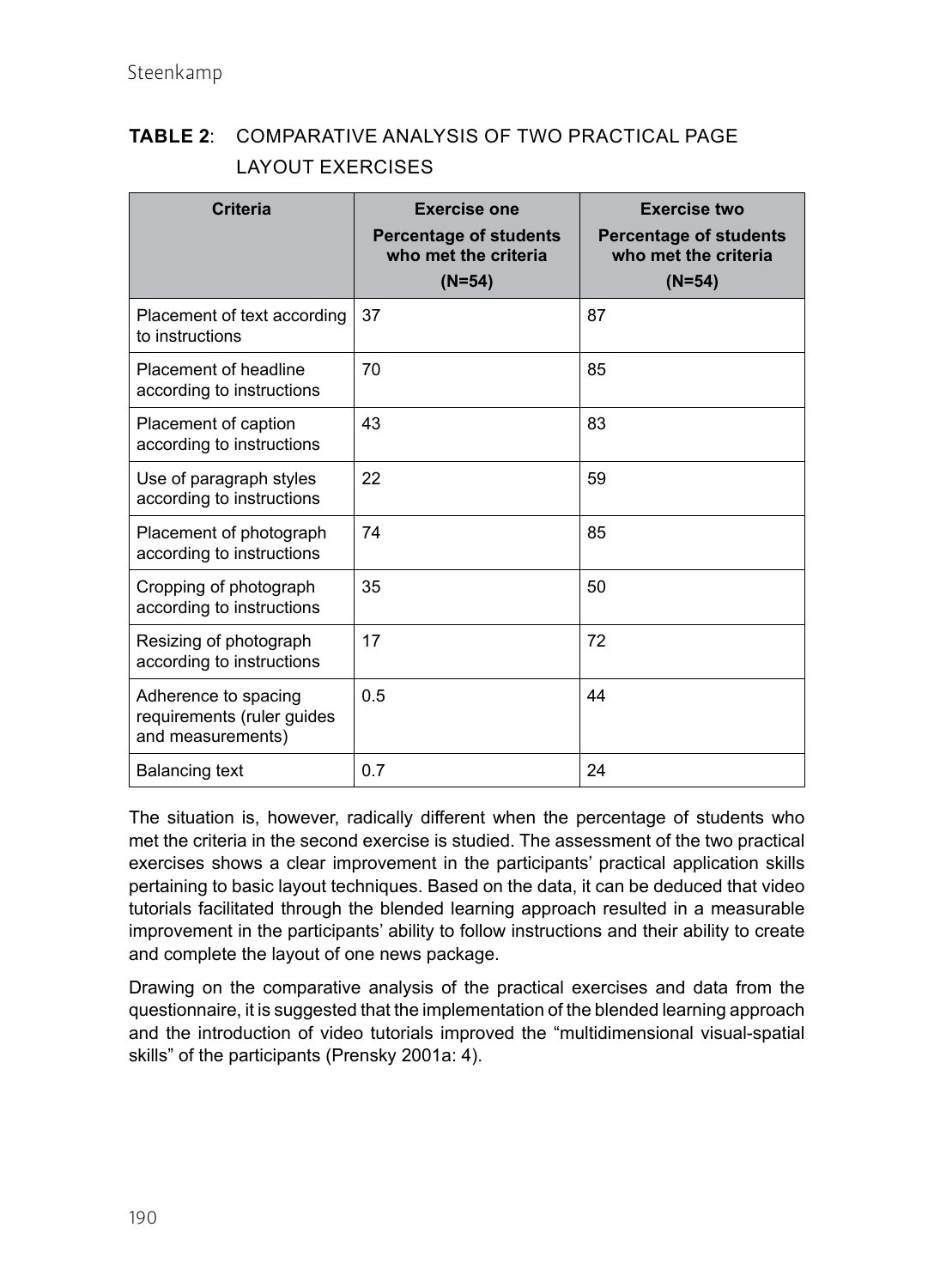#### Interviews

The digital natives and digital immigrants interviewed had distinctly different responses to using InDesign. Both student groupings were asked: How do you feel when you have to complete the layout of a news package in InDesign? The following verbatim statements (Table 3) indicate that certain digital immigrants associated the software and newspaper layout with being anxious, being disorientated, or going astray. These feelings are symbolic of students' state of alienation when confronted with new technology and signal the first stage of the rite of passage. It also points to the creation anxiety the students experienced when they had to create a news package and master new subject content.

| Theme                 | <b>Verbatim quotations</b>                                                                                                                                               |
|-----------------------|--------------------------------------------------------------------------------------------------------------------------------------------------------------------------|
| Anxiety               | It made me feel nervous. It was kind of scary. You cannot grasp those<br><i>shortcuts</i> (Participant 1).                                                               |
|                       | At first, I was scared because I did not know how to use a computer<br>(Participant 2).                                                                                  |
|                       | Maybe a bit of panicking because it is something new. You are worried<br><i>if it [the layout] will be okay (Participant 4).</i>                                         |
|                       | It depends, sometimes I feel nervous and sometimes I feel relaxed.<br>Sometimes I feel very, very nervous when doing layout (Participant 8).                             |
|                       | I feel a little bit anxious when sitting in front of a computer (Participant<br>16).                                                                                     |
| Alienation            | [] because I do not have a computer background I am scared of<br><i>making mistakes</i> (Participant 16).                                                                |
| <b>Disorientation</b> | When I need to do layout I sometimes feel lost because there are so<br>many pictures [tool icons in InDesign] there. I do not know which one to<br>pick (Participant 2). |

#### **TABLE 3**: DIGITAL IMMIGRANTS' INTERVIEW RESPONSES

Conversely, digital natives used metaphors that referred to place-making in answering the question: How do you feel when you have to complete the layout of a news package in InDesign? (Table 4). They feel they "belong"; the software affords them the opportunity to enter their "own world"; and there is no separation, alienation or isolation between them and the software. The students expressed feeling "free" and likened layout to a performance on a stage. Interestingly, the digital natives used placemaking metaphors to describe their interactions. This points to them feeling at ease with the layout software and to their adaptation to performing tasks in a digital space.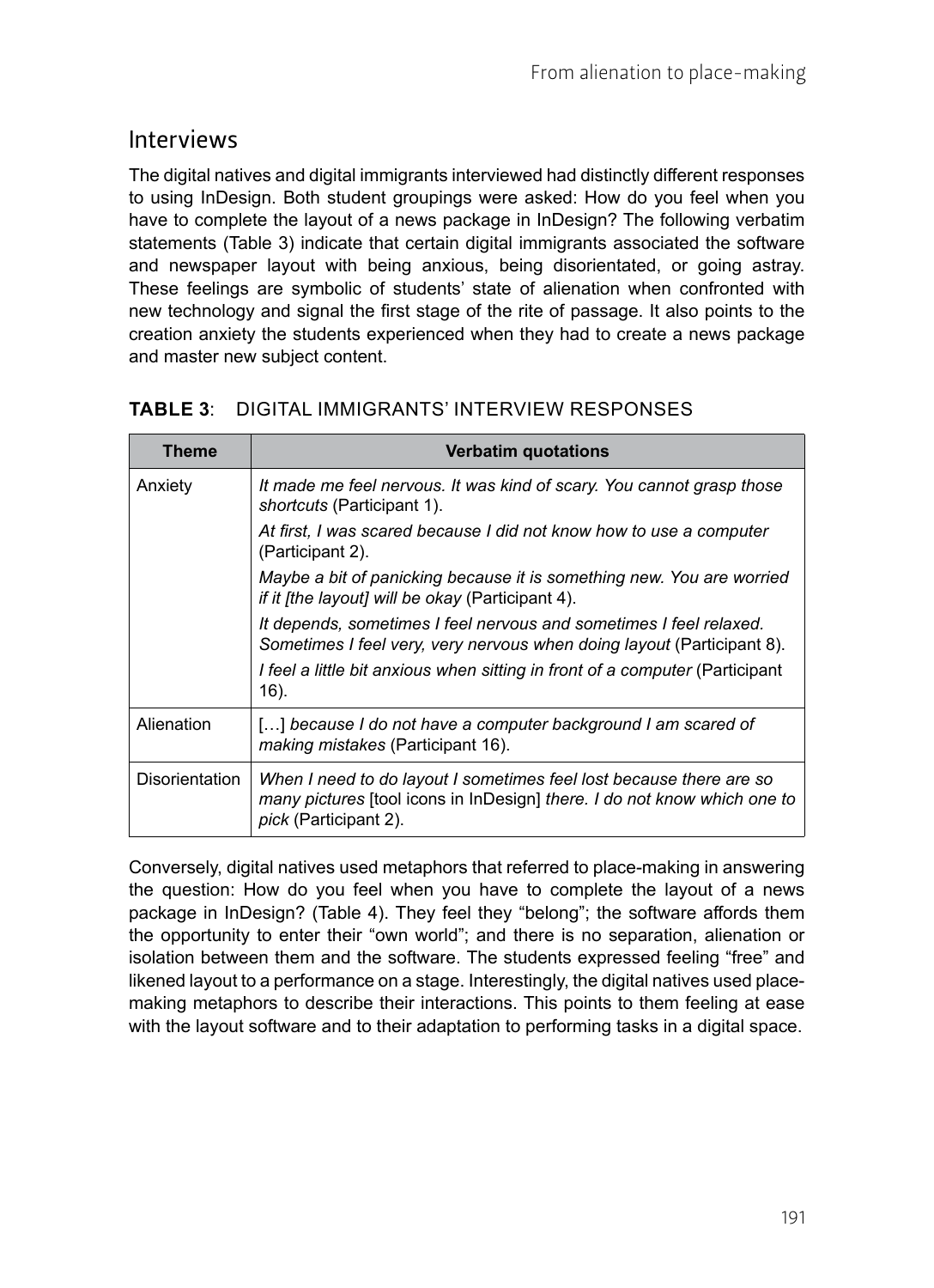| <b>Theme</b>                          | <b>Verbatim quotations</b>                                                                                                                                                                                                                                                                 |
|---------------------------------------|--------------------------------------------------------------------------------------------------------------------------------------------------------------------------------------------------------------------------------------------------------------------------------------------|
| Familiarity                           | I cannot wait to do layout. I feel very excited [] layout never makes<br>me feel nervous. I do not get scared (Participant 13).                                                                                                                                                            |
|                                       | When I sit in front of a computer. I am not nervous. It is something I<br>have been using for a while (Participant 5).                                                                                                                                                                     |
| Belonging                             | Layout makes me feel like I belong because I am a creative person<br>(Participant 13).                                                                                                                                                                                                     |
|                                       | I feel okay when I sit in front of a computer. I understand what I am<br>about to do. I am not scared of a computer. I also feel okay when I do<br>layout. Although you can make mistakes, I do not feel like I am going<br>to be isolated when I have to use the program (Participant 7). |
| Place-making                          | You get into your own world (Participant 13).                                                                                                                                                                                                                                              |
| (spatial<br>metaphors/<br>references) | It [working on a computer] is like singers getting on a stage and doing<br>what [they] love (Participant 13).                                                                                                                                                                              |
|                                       | Doing layout is liberating. I am more free – you can play around in the<br><i>program</i> (Participant 5)                                                                                                                                                                                  |

The impact of the teaching intervention was explored by asking the participants: How would you describe your overall experience of InDesign or your emotive response to it and layout after watching the video tutorials? The students' verbatim statements in Table 5 point to familiarity and belonging. Students expressed feeling "free", "normal", "familiar", "in control", and "comfortable" when completing basic newspaper layout after having watched the video tutorials repeatedly.

#### **TABLE 5**: COMBINED RESPONSES TO INDESIGN AFTER INTERVENTION

| <b>Theme</b> | <b>Verbatim quotations</b>                                                                                                                                                                                                 |
|--------------|----------------------------------------------------------------------------------------------------------------------------------------------------------------------------------------------------------------------------|
| Familiarity  | [] but when you get used to it [InDesign shortcuts], it is easy to<br>remember (Participant 1).                                                                                                                            |
|              | At first layout was a bit tricky but as time progressed, the videos<br>illustrated how InDesign works and it became easier (Participant 3).                                                                                |
|              | I am familiar with the program. I feel free. I was following whatever you<br>said [in the video] (Participant 6).                                                                                                          |
|              | Now it is just normal for me because I am familiar with the computer<br>program. I do not feel anxious or uncomfortable. I now feel free<br>(Participant 15).                                                              |
|              | I felt nervous before I knew what a computer was. As time went on, I<br>started becoming more familiar with it. At first I was nervous, but after<br>having classes and watching some videos, I was okay (Participant 18). |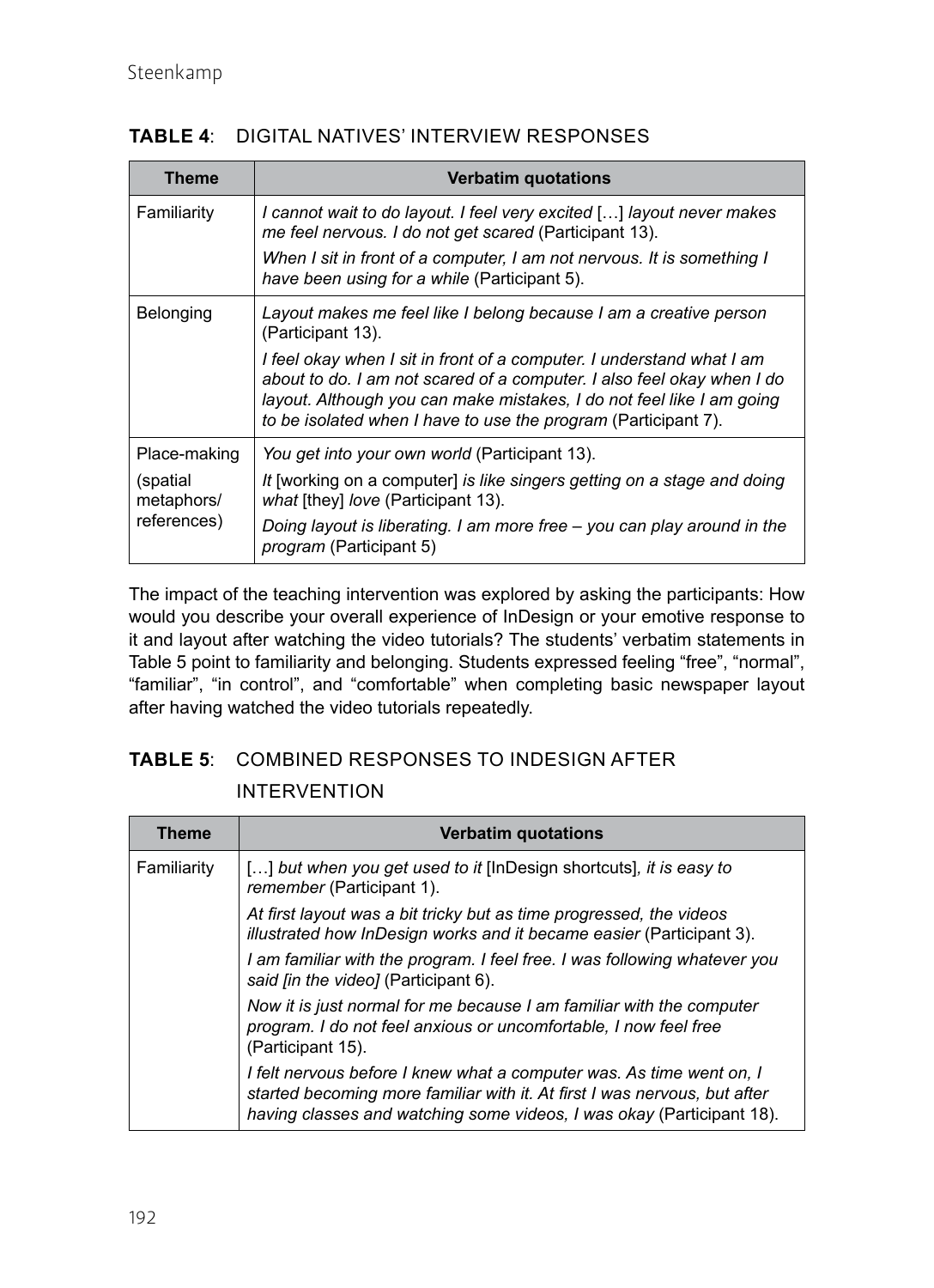| <b>Theme</b>                          | <b>Verbatim quotations</b>                                                                                                                                                                                         |
|---------------------------------------|--------------------------------------------------------------------------------------------------------------------------------------------------------------------------------------------------------------------|
| Belonging                             | It feels normal. When I first started InDesign I was not comfortable and<br>design was difficult. But having the videos you made for us, I feel like I<br>have a second lecture when I watch them (Participant 9). |
|                                       | After watching the videos, I felt in control, knowing that I [was] doing the<br>right thing (Participant 2).                                                                                                       |
| Place-<br>making                      | I feel free. I was following whatever you said [in the video] (Participant 6).                                                                                                                                     |
| (spatial<br>metaphors/<br>references) |                                                                                                                                                                                                                    |

The responses indicate that the students have progressed from a state of estrangement to the third state in the rite of passage, namely assuming, internalising and adapting to their new role. In short, this new role has to do with being more visually literate and at ease with InDesign. It is therefore assumed that the liminal state and creation anxiety experienced by the participants were bridged, to some extent, by exposing them to new technologies that aimed to guide them to successfully master the subject content.

It is accepted that whenever there are student-technology interactions, educators are given the opportunity to implement learning interventions (Bates 2019; Hattie 2012; Ferrance 2000; Matusiak *et al*. 2019). Therefore, if the actual space in front of a computer is not only regarded as a site for a learning intervention, but also as a liminal space, it could help explain students' emotive responses to technology. This theoretical position is substantiated by the results of the comparative analysis that showed a dramatic improvement towards the mastery of basic layout techniques after watching the video tutorials. This points to the transition that took place, namely moving from a place of alienation and creation anxiety to a familiar, digital world characterised by the understanding of layout and design principles.

## CONCLUDING REMARKS

This research focused on an educational problem the author encountered while presenting practical newspaper layout classes to second-year journalism students. After surveying different types of educational intervention strategies, it was decided to conduct action research and a new pedagogical subject framework was conceptualised. During the intervention stage, a "mediated learning" method was implemented (Winters 2006: 9). This was done to investigate whether subject material – newspaper layout and design techniques – presented through technology and video tutorials could improve the participants' comprehension thereof. Following the blended learning approach, a complete online subject platform was created. This platform presented both text-based learning content and video tutorials of the subject material. Otrel-Cass *et al.* (2012: 370) emphasise that integrating digital technologies into curricula help to focus the curriculum and complement teaching and learning activities.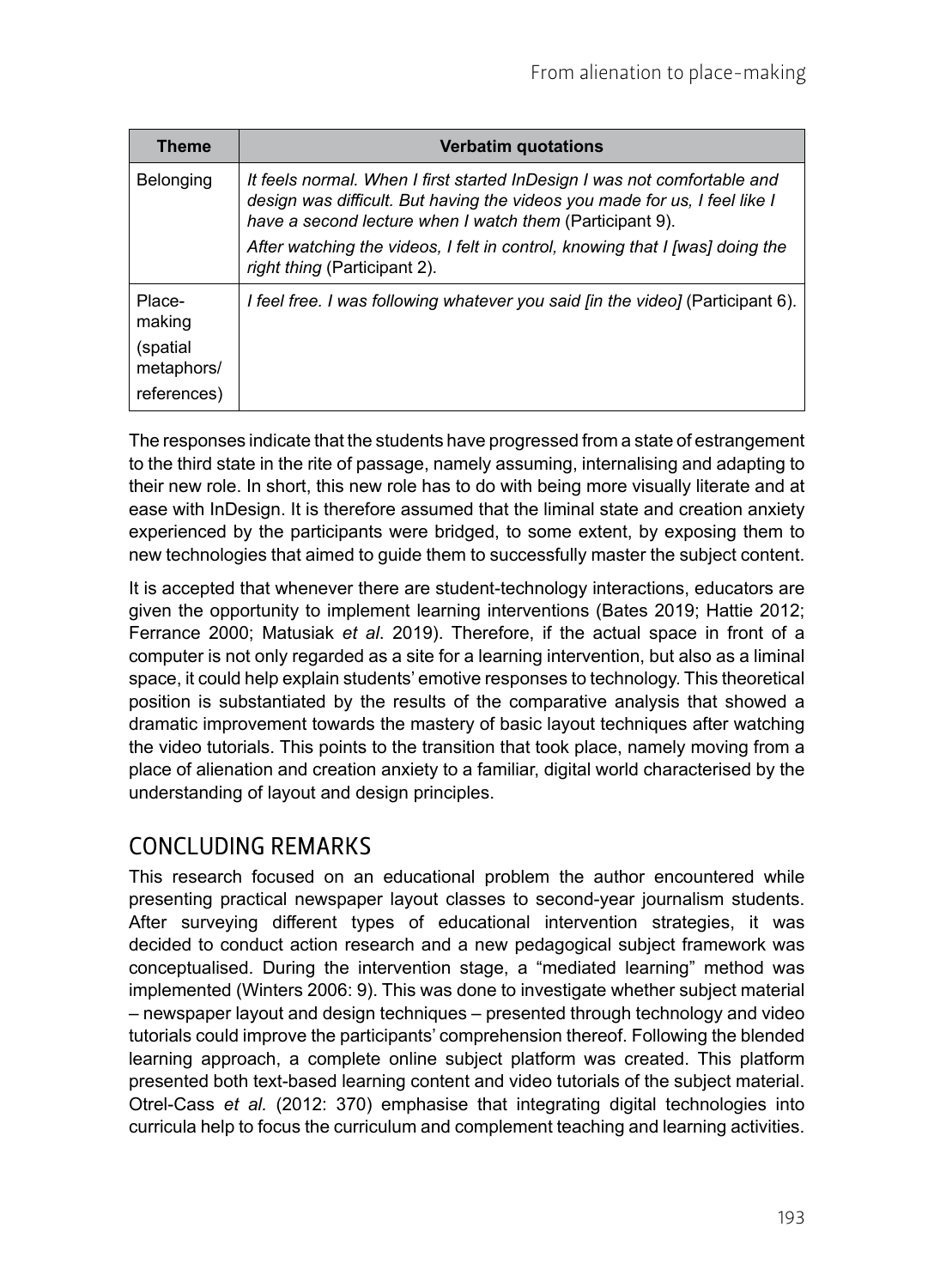The secondary aims of the research were to theorise the physical space between students and computer screens as liminal; and to show that creation anxiety exists when students are confronted by new technologies that have to be adopted. These aims were achieved through interviews with students that showed the existence of anxiety, hesitance, alienation, and disorientation in their interactions with technology. Moreover, the interviews showed the transitional nature of the liminal space in which students find themselves. While creation anxiety is a barrier to learning, the implementation of the blended learning approach assisted in ushering students over the liminal threshold. Instead of being in a perpetual state of uncertainty and anxiety (stage 1 separation), using training videos and other digital delivery methods assisted in shifting/improving their skills (stage 2 transition) until the skills were integrated into their ability to perform basic layout tasks in InDesign (stage 3 incorporation).

The author acknowledges that the research has various limitations: only one student cohort's interactions with InDesign were studied; the sample size was small; the data collection instruments were not piloted; and the visual literacy skills level of the research participants were not determined prior to the study's onset. As a result, the findings cannot be generalised across all journalism student populations in South Africa. It is further recognised that the effects of test anxiety in educational contexts were not investigated, although the layout exercises were not formal tests.

The research aimed to illustrate that action-based applied research could assist lecturers in enhancing their teaching practices. With regard to future research directions, further studies on using the blended learning approach for other journalism subjects, such as news reporting, multimedia journalism and data journalism, could be explored. Finally, the field of journalism education could benefit from further systematic investigations into heuristic approaches to solving design and visual literacy problems.

#### **REFERENCES**

- ACRL (Association of College and Research Libraries). 2011. Visual literacy competency standards for higher education. Available at: [http://www.ala.org/acrl/standards/](http://www.ala.org/acrl/standards/visualliteracy) [visualliteracy](http://www.ala.org/acrl/standards/visualliteracy) [Accessed on 18 May 2021].
- Alonso, F., López, G., Manrique, D. & Viñes, J.M. 2005. An instructional model for webbased e-learning education with a blended learning process approach. *British Journal of Educational Technology* 36(2): 217-235. [https://doi.org/10.1111/j.1467-](https://doi.org/10.1111/j.1467-8535.2005.00454.x) [8535.2005.00454.x](https://doi.org/10.1111/j.1467-8535.2005.00454.x)
- Avgerinou, M.D. & Pettersson, R. 2020. Visual literacy theory. In: Josephson, S., Kelly, J.D. & Smith, K. (eds). *Handbook of visual communication*. New York: Routledge. [https://](https://doi.org/10.4324/9780429491115-40) [doi.org/10.4324/9780429491115-40](https://doi.org/10.4324/9780429491115-40)
- Bates, A.W. 2019. *Teaching in a digital age: Guidelines for designing teaching and learning*. (Second edition). Vancouver, BC: Tony Bates.
- Bleed, R. 2005. Visual literacy in higher education. Available at: [https://wcpss.pbworks.](https://wcpss.pbworks.com/f/Visual+Literacy+in+HE.pdf) [com/f/Visual+Literacy+in+HE.pdf](https://wcpss.pbworks.com/f/Visual+Literacy+in+HE.pdf) [Accessed on 30 October 2020].
- Bowman, S. 2020. Educating the digital native: Teaching students in a binge-watching world. Available at: [https://www.facultyfocus.com/articles/teaching-with-technology-](https://www.facultyfocus.com/articles/teaching-with-technology-articles/educating-the-digital-native-teaching-students-in-a-binge-watching-world/)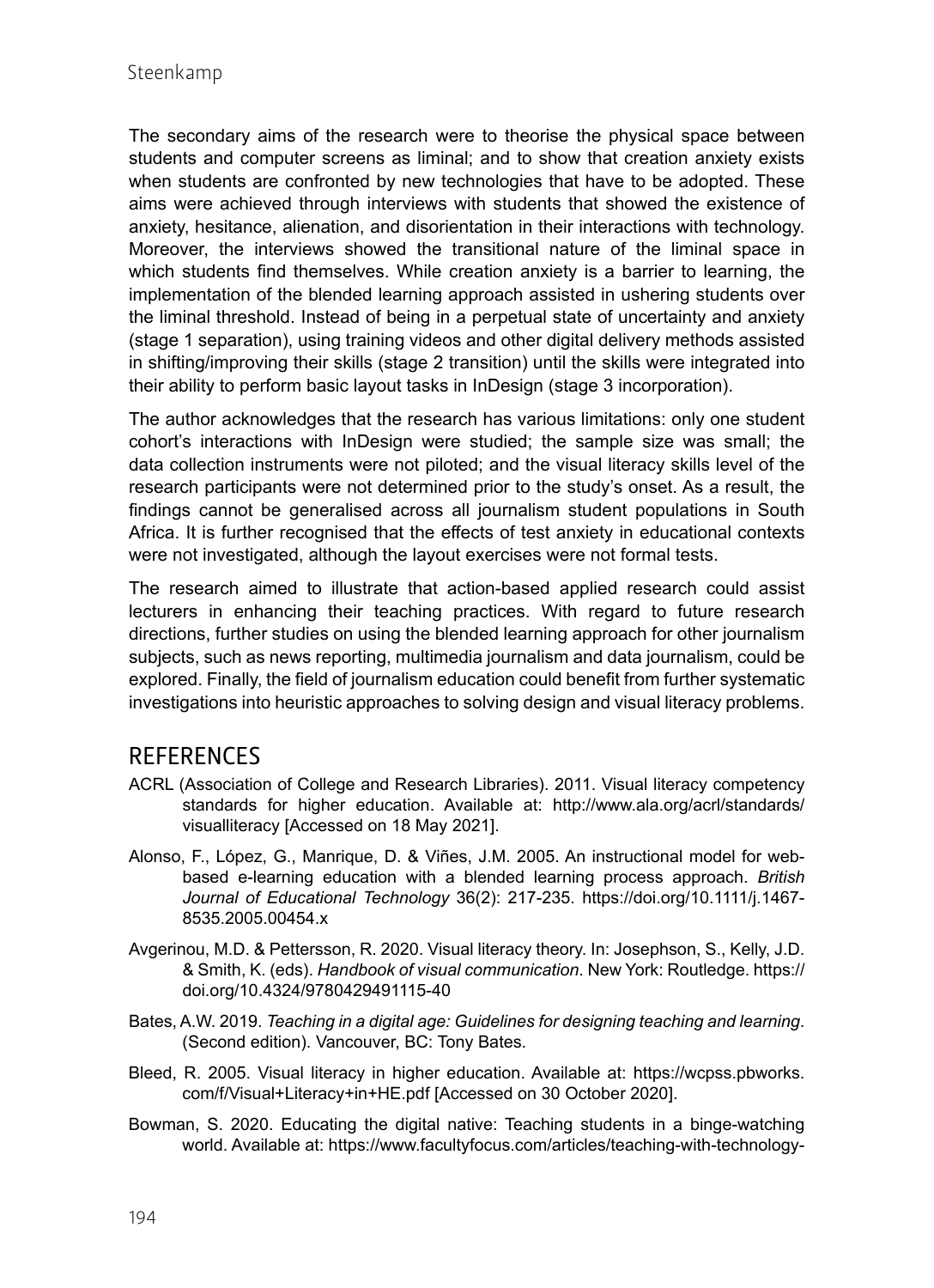[articles/educating-the-digital-native-teaching-students-in-a-binge-watching-world/](https://www.facultyfocus.com/articles/teaching-with-technology-articles/educating-the-digital-native-teaching-students-in-a-binge-watching-world/) [Accessed on 17 August 2020].

- Brumberger, E. 2011. Visual literacy and the digital native: An examination of the millennial learner. *Journal of Visual Literacy* 30(1): 19-46. [https://doi.org/10.1080/23796529.](https://doi.org/10.1080/23796529.2011.11674683) [2011.11674683](https://doi.org/10.1080/23796529.2011.11674683)
- Cape Peninsula University of Technology. 2021. Course information and fees: Journalism. Available at: [https://www.cput.ac.za/academic/faculties/informaticsdesign/prospec](https://www.cput.ac.za/academic/faculties/informaticsdesign/prospectus/course?i=101&seo=TkQ6IEpPVVJOQUxJU00=) [tus/course?i=101&seo=TkQ6IEpPVVJOQUxJU00=](https://www.cput.ac.za/academic/faculties/informaticsdesign/prospectus/course?i=101&seo=TkQ6IEpPVVJOQUxJU00=) [Accessed on 17 April 2021].
- Celen, Y. 2020. Student opinions on the use of Geogebra software in mathematics teaching. *TOJET: The Turkish Online Journal of Educational Technology* 19(4): 84-88.
- Cousin, G. 2006. An introduction to threshold concepts. *Planet* 17: 4-5. [https://doi.](https://doi.org/10.11120/plan.2006.00170004) [org/10.11120/plan.2006.00170004](https://doi.org/10.11120/plan.2006.00170004)
- Czarniawska, B. & Mazza, C. 2003. Consulting as a liminal space. *Human Relations* 56(3): 267-290.<https://doi.org/10.1177/0018726703056003612>
- Department of Education, Training and Employment. 2012. Education Queensland: Pedagogical framework – at a glance. Available at: [https://education.qld.gov.au/](https://education.qld.gov.au/curriculum/stages-of-schooling/p-12) [curriculum/stages-of-schooling/p-12](https://education.qld.gov.au/curriculum/stages-of-schooling/p-12) [Accessed on 1 December 2019].
- Durban University of Technology. 2021. Career information 2021: Bachelor of Journalism. Available at: [https://www.dut.ac.za/wp-content/uploads/career\\_leaflets/FAD%20](https://www.dut.ac.za/wp-content/uploads/career_leaflets/FAD%20Journalism.pdf) [Journalism.pdf](https://www.dut.ac.za/wp-content/uploads/career_leaflets/FAD%20Journalism.pdf) [Accessed on 17 April 2021].
- Dzakiria, H., Mustafa, C.S. & Bakar, H.A. 2006. Moving forward with blended learning (BL) as a pedagogical alternative to traditional classroom learning. *Malaysian Online Journal of Instructional Technology* 3(1): 11-18.
- Eco, U. 1986. *Travels in hyperreality*. Translated by Weaver, W. Orlando, FL: Harcourt Brace.
- Ellapen, J.A. 2007. The cinematic township: Cinematic representation of the 'township space' and who can claim the rights to representation in post-apartheid South African cinema. *Journal of African Cultural Studies* 19(1): 113-137. [https://doi.](https://doi.org/10.1080/13696810701485967) [org/10.1080/13696810701485967](https://doi.org/10.1080/13696810701485967)
- Ferrance, E. 2000. Themes in education: Action research. Available at: [https://www.brown.](https://www.brown.edu/academics/education-alliance/sites/brown.edu.academics.education-alliance/files/publications/act_research.pdf) [edu/academics/education-alliance/sites/brown.edu.academics.education-alliance/](https://www.brown.edu/academics/education-alliance/sites/brown.edu.academics.education-alliance/files/publications/act_research.pdf) [files/publications/act\\_research.pdf](https://www.brown.edu/academics/education-alliance/sites/brown.edu.academics.education-alliance/files/publications/act_research.pdf) [Accessed on 8 May 2020].
- Garrison, D.R. & Kanuka, H. 2004. Blended learning: Uncovering its transformative potential in higher education. *Internet and Higher Education* 7(2): 95-105. [https://](https://doi.org/10.1016/j.iheduc.2004.02.001) [doi.org/10.1016/j.iheduc.2004.02.001](https://doi.org/10.1016/j.iheduc.2004.02.001)
- Guimarães, N., Chambel, T. & Bidarra, J. 2000. From cognitive maps to hypervideo: Supporting flexible and rich learner-centred environments. *Interactive Multimedia Electronic Journal of Computer-Enhanced Learning* 2(2): 1-7. Available at: [http://](http://imej.wfu.edu/articles/2000/2/03/index.asp) [imej.wfu.edu/articles/2000/2/03/index.asp](http://imej.wfu.edu/articles/2000/2/03/index.asp) [Accessed on 8 May 2020].
- Hattie, J. 2012. *Visible learning for teachers: Maximising impact on learning*. London: Routledge.<https://doi.org/10.4324/9780203181522>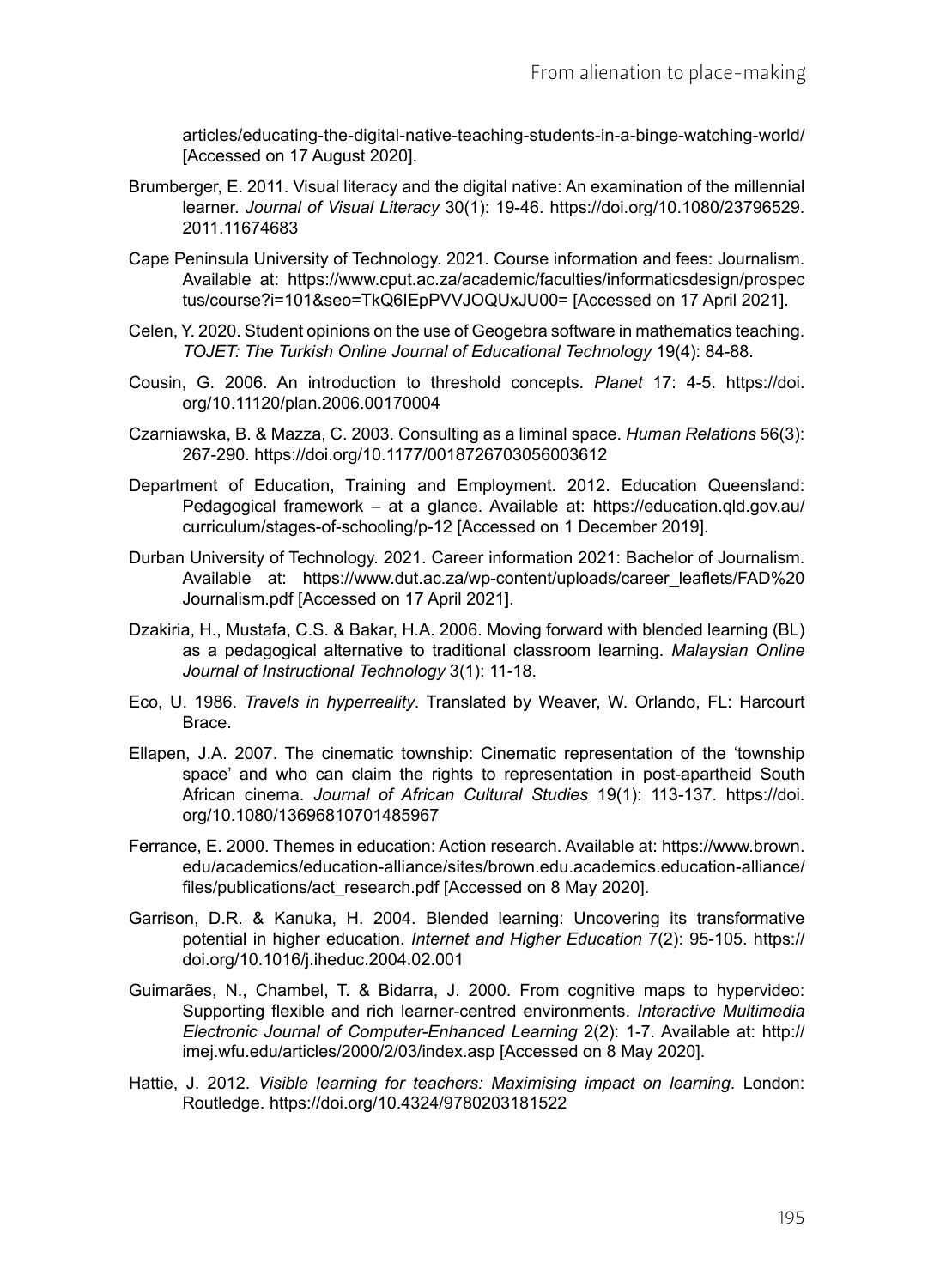- Hattwig, D., Bussert, K., Medaille, A. & Burgess, J. 2012. Visual literacy standards in higher education: New opportunities for libraries and student learning. *Libraries and the Academy* 13(1): 61-89.<https://doi.org/10.1353/pla.2013.0008>
- Holley, D. & Oliver, M. 2010. Student engagement and blended learning: Portraits of risk. *Computers & Education* 54(3): 693-700. [https://doi.org/10.1016/j.](https://doi.org/10.1016/j.compedu.2009.08.035) [compedu.2009.08.035](https://doi.org/10.1016/j.compedu.2009.08.035)
- Hughes, G. 2007. Using blended learning to increase learner support and improve retention. *Teaching in Higher Education* 12(3): 349-363. [https://doi.](https://doi.org/10.1080/13562510701278690) [org/10.1080/13562510701278690](https://doi.org/10.1080/13562510701278690)
- Kaeophanuek, S., Na-Songkhla, J. & Nilsook, P. 2018. How to enhance digital literacy skills among information sciences students. *International Journal of Information and Education Technology* 8(4): 292-296.<https://doi.org/10.18178/ijiet.2018.8.4.1050>
- Kędra, J. 2018. What does it mean to be visually literate? Examination of visual literacy definitions in a context of higher education. *Journal of Visual Literacy* 37(2): 67-84. <https://doi.org/10.1080/1051144X.2018.1492234>
- Koller, D. 2011. Death knell for the lecture: Technology as a passport to personalised education. Available at: [https://www.nytimes.com/2011/12/06/science/daphne](https://www.nytimes.com/2011/12/06/science/daphne-koller-technology-as-a-passport-to-personalized-education.html)[koller-technology-as-a-passport-to-personalized-education.html](https://www.nytimes.com/2011/12/06/science/daphne-koller-technology-as-a-passport-to-personalized-education.html) [Accessed on 15 May 2020].
- Kukulska-Hulme, A. & Traxler, J. 2005. *Mobile learning: A handbook for educators and trainers*. London: Routledge.
- Levin, B. 2012. System-wide improvement in education. Available at: [https://www.](https://www.researchgate.net/publication/311947300_System-wide_Improvement_in_Education) researchgate.net/publication/311947300 System-wide Improvement in [Education](https://www.researchgate.net/publication/311947300_System-wide_Improvement_in_Education) [Accessed on 15 May 2020].
- Liu, T.C., Wang, H.Y., Liang, J.K., Chan, T.W., Lo, H.W. & Yang, J.C. 2003. Wireless and mobile technologies to enhance teaching and learning. *Journal of Computer Assisted Learning* 19(3): 371-382. <https://doi.org/10.1046/j.0266-4909.2003.00038.x>
- Matusiak, K.K., Heinbach, C., Harper, A. & Bovee, M. 2019. Visual literacy in practice: Use of images in students' academic work. *College & Research Libraries* 80(1): 123- 139.<https://doi.org/10.5860/crl.80.1.123>
- Mitchell, K. 1997. Different diasporas and the hype of hybridity. *Environment and Planning D: Society and Space* 15(5): 533-553.<https://doi.org/10.1068/d150533>
- Otrel-Cass, K., Khoo, E. & Cowie, B. 2012. Scaffolding with and through videos: An example of ICT-TPACK. *Contemporary Issues in Technology and Teacher Education* 12(4): 369-390.
- Park, Y. 2011. A pedagogical framework for mobile learning: Categorising educational applications of mobile technologies into four types. *The International Review of Research in Open and Distance Learning* 12(2): 78-102. [https://doi.org/10.19173/](https://doi.org/10.19173/irrodl.v12i2.791) [irrodl.v12i2.791](https://doi.org/10.19173/irrodl.v12i2.791)
- Parry, M. 2012. 5 Ways that EdX could change education. Available at: [https://www.immagic.](https://www.immagic.com/eLibrary/ARCHIVES/GENERAL/CHRON_HE/C121001P.pdf) [com/eLibrary/ARCHIVES/GENERAL/CHRON\\_HE/C121001P.pdf](https://www.immagic.com/eLibrary/ARCHIVES/GENERAL/CHRON_HE/C121001P.pdf) [Accessed on 1 June 2020].